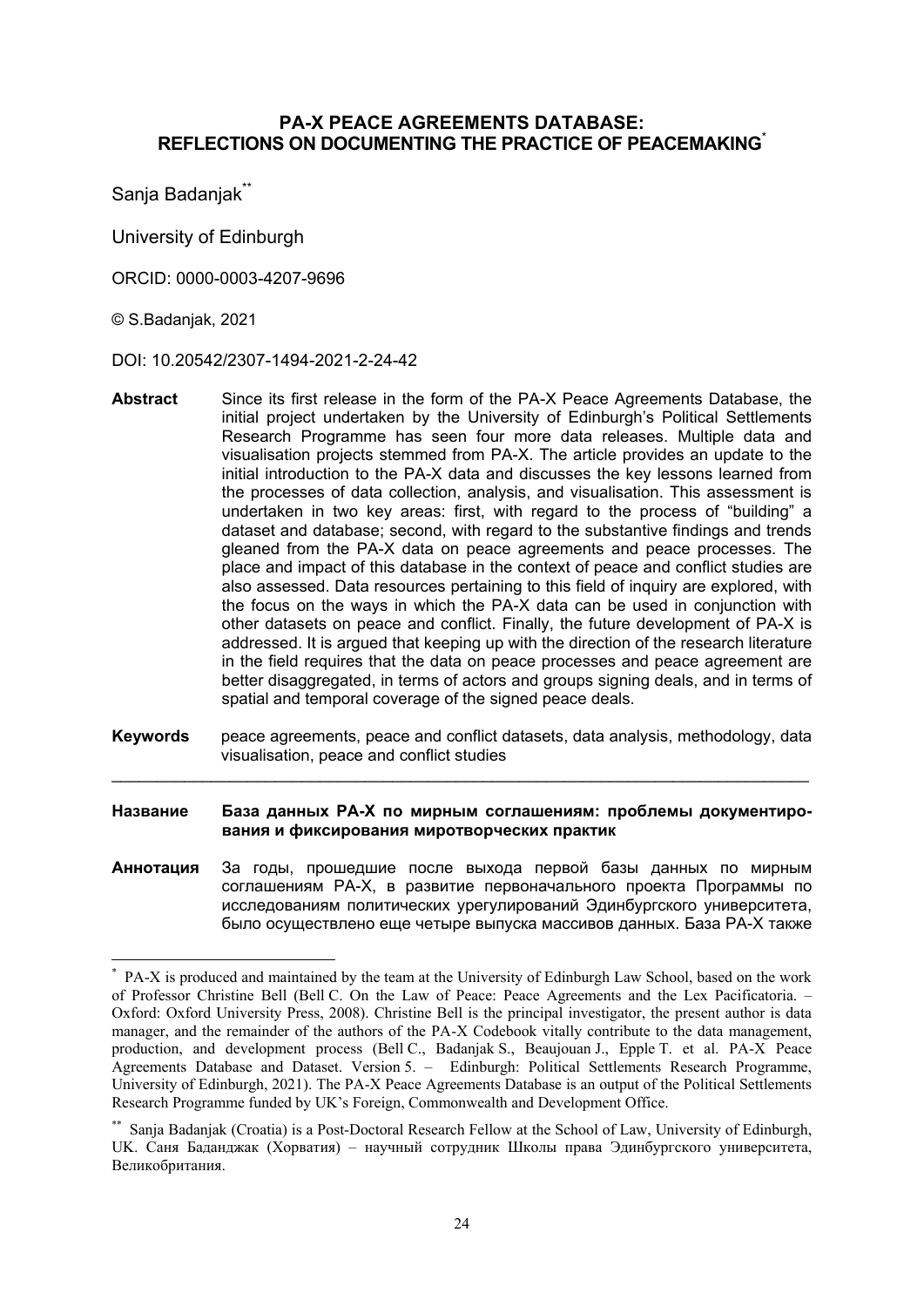стала основой целого ряда проектов по сбору, кодификации, анализу и визуализации данных. Статья содержит обновленный обзор первоначальной методологии базы PA-X и ключевых уроков, которые можно извлечь из процессов сбора, анализа и визуализации соответствующих данных. Этот анализ сосредоточен на двух областях: во-первых, на процессе создания базы и коллекций (рядов) данных, а во-вторых, на тех сущностных результатах, выводах и тенденциях, которые выявлены на основе изучения данных PA-X по мирным соглашениям и процессам мирного урегулирования. Также проведена оценка места и значения этой базы данных в контексте исследований мира и конфликтов. Рассмотрены и другие, аналогичные научные ресурсы в этой области; особое внимание уделено тому, каким образом данные PA-X могут быть использованы в сочетании с другими массивами данных о мире и конфликтах. Наконец, намечены направления будущего развития базы данных PA-X. Сделан вывод о том, что для того, чтобы соответствовать современному уровню исследований по проблемам мира и конфликтов, требуется более глубокая дезагрегация и детализация данных о мирных процессах и соглашениях, особенно в отношении акторов и группировок, являющихся участниками таких договоренностей, а также углубленных анализ пространственных и временных характеристик подписанных мирных соглашений.

**Ключевые** мирные соглашения, пакеты данных по проблемам мира и конфликтов, **слова** анализ данных, методология, визуализация данных, исследования мира и конфликтов

\_\_\_\_\_\_\_\_\_\_\_\_\_\_\_\_\_\_\_\_\_\_\_\_\_\_\_\_\_\_\_\_\_\_\_\_\_\_\_\_\_\_\_\_\_\_\_\_\_\_\_\_\_\_\_\_\_\_\_\_\_\_\_\_\_\_\_\_\_\_\_\_\_\_\_\_\_

### **I. Introduction**

In most armed conflicts, attempts to broker peace run parallel to ongoing conflict and contention. In fact, one may find that these attempts can start before conflict has broken out. However, for the most part, we see peace negotiations intensify or begin as the conflict continues or even escalates. Not all negotiations result in an agreement, and even those that do often reach a settlement that is inconclusive and fleeting. Nevertheless, the practice of peacemaking persists, even as it has undergone significant changes. These changes include fewer and fewer wide-ranging comprehensive agreements reached in large-scale internationalised peace processes and a turn of the third parties to alternative modes of negotiation, including increased reliance on local, geographically limited negotiations.

The PA-X Peace Agreements Database, based at the University of Edinburgh Law School and publicly available at www.peaceagreements.org, serves as a repository and data resource on this practice and the changes taking place therein. PA-X records all publicly available, formal, written, and signed instances of peace agreements reached in any significant armed conflict since 1990 and until present day. Since its first publication in 2018, PA-X has seen four additional releases, the most recent of which expanded the database to update it through June 2021 and contains a total of 1915 agreements. The PA-X datasets also include PA-X Gender<sup>1</sup> and PA-X Local,<sup>2</sup> both functioning as subdatabases of the main collection. While the database as a whole serves as an archive of formal agreements, it also endeavours to provide a database for day-to-day use by mediators and diplomats, as well as a qualitative and quantitative data source for social and political scientists, legal scholars, and other researchers.

This article provides a perspective on PA-X from within the PA-X team. It describes the database's core features and assesses the key points learned from the data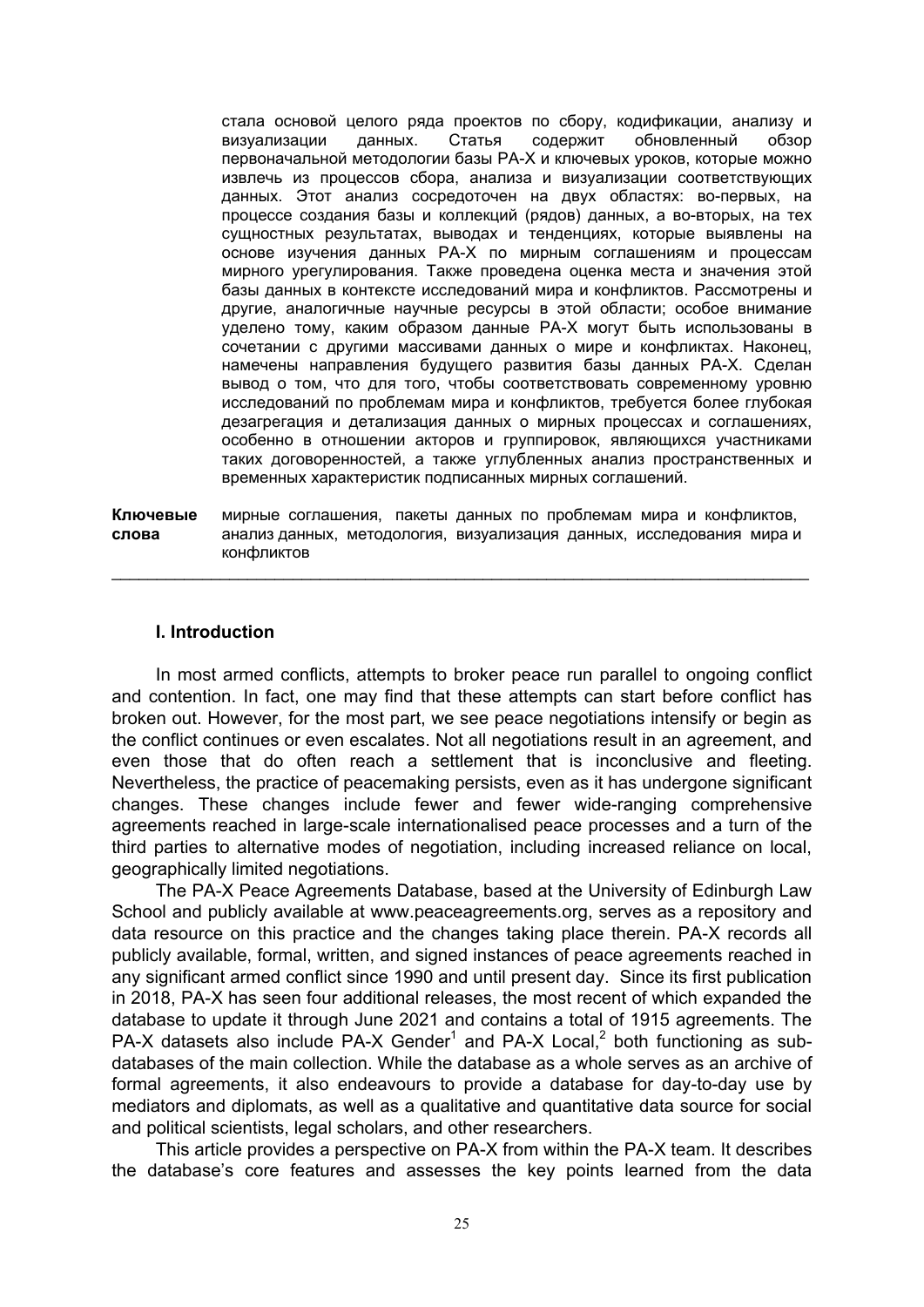collection process thus far. The main broader argument is that data resources available in the study of peace processes do not go far enough in providing detailed, micro-level data for social research. In order to support the expansion of knowledge and methodologies for the study of conflict dynamics and peace processes, the future iterations of this data resource need to be disaggregated, so that they relate to specific organised armed groups and state actors. They also need to be better defined in terms of geographic areas they pertain to, with improved geocoding and matching to subnational units.

Section II of the article describes PA-X, its main features, components, the process by which a signed agreement becomes part of the public database and datasets, and some lessons gleaned from the practice of providing research data. In Section III, the PA-X data are placed in context: the features that make PA-X distinct yet complementary to the other data resources on peace agreements are shown, and a brief overview of the use of PA-X in social science literature since the database's initial publication is provided. Finally, in Section IV, key lessons learned concerning the data on peace agreements and peace processes are assessed. The article concludes with plans for improvements of the PA-X Database.

### **II. About PA-X**

The scope of the PA-X collection relies on a core definition of peace agreement as a "formal, publicly available document, produced after discussion with conflict protagonists and mutually agreed to by some or all of them, addressing conflict with a view to ending it". <sup>3</sup> As a publicly available collection of 1915 formal and publicly available documents, PA-X serves as an archive of formal attempts to resolve interstate, intrastate, and local armed conflicts, covering the period from 1990 to present day.

Taking into account the many instances of agreements were concluded well after the end of actual fighting, an agreement is included in PA-X if it was signed after January 1, 1990, and if the conflict that it addresses is ongoing or has ended at some point during 50 years prior to the signing of the agreement. Hence, we see in PA-X some agreements that somewhat stand out, as they formalize a settlement between the sides long after the war itself had ended. For instance, the 1990 *Joint Statement of Confidence-Building Measures, including an Information and Consultation System and*  Safety Measures for Air and Maritime Navigation<sup>4</sup> resolves outstanding issues from the Falklands war, even as the war itself ended in 1982. The 1990 *Treaty on the Final Settlement with Respect to Germany (four plus two agreement)* is at the tail end of this fifty-year cut-off, as it was signed 45 years after World War II had ended, forming a final agreement between Germany and the Allies, and making way for Germany's reunification.<sup>5</sup>

The two PA-X sub-databases, PA-X Gender $^6$  and PA-X Local,<sup>7</sup> contain subsets of the full PA-X data. PA-X Gender focuses on a more detailed coding of agreements that are in some way dealing with women, girls, and gender, while PA-X Local provides more details on the agreements that refer to a relatively small geographic area, affected by localised conflict dynamics. Each of these sub-datasets can be accessed via its own website $^8$  where search tools and codebooks for them are also available. The PA-X Local sub-database features a slightly different approach from the main PA-X database, as it also takes into account the details of the locale and the process of negotiations and records the central longitude and latitude of the locales to which the agreements pertain.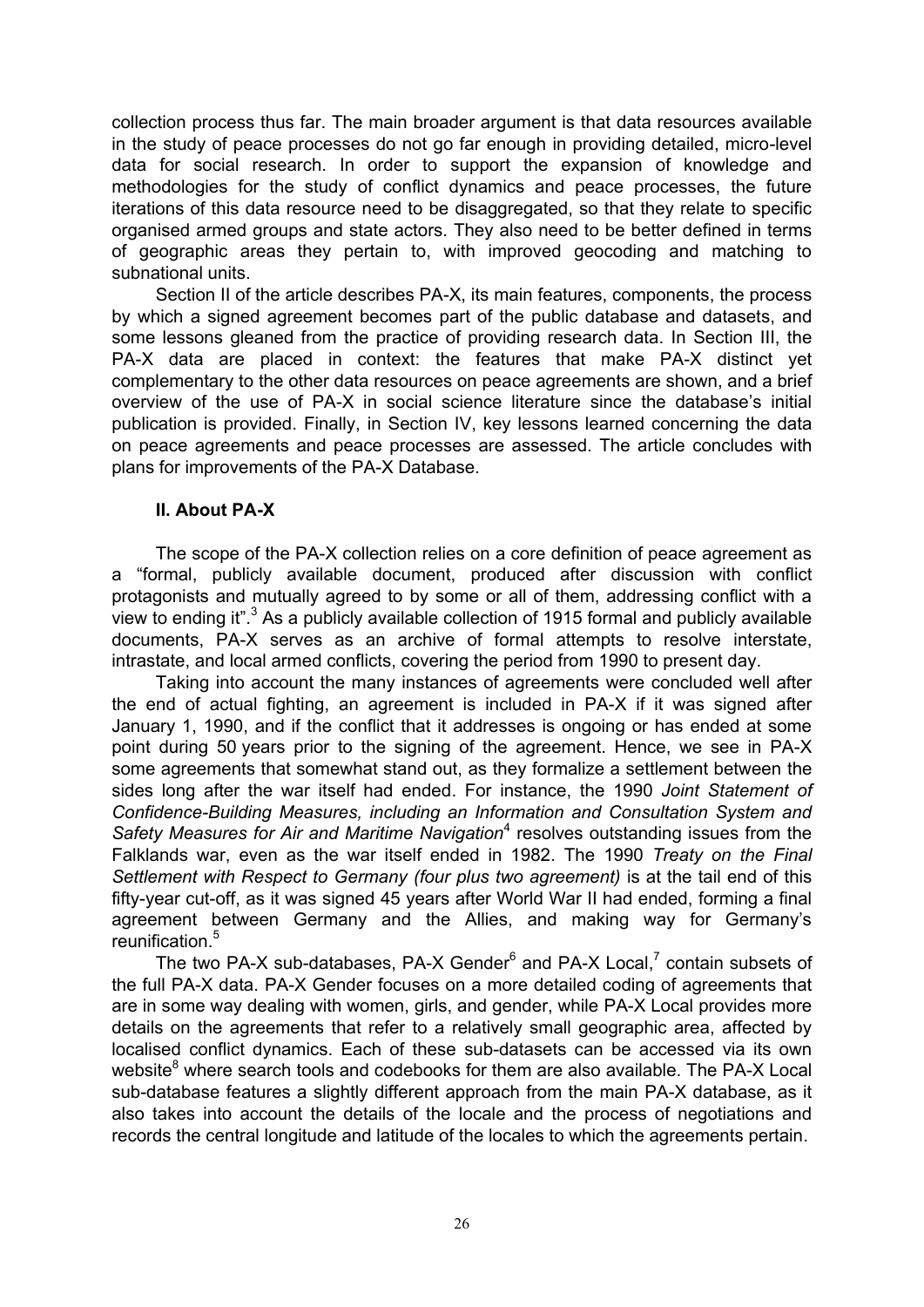While PA-X in its current form was released in 2018, the database itself has roots in the data collected by Christine Bell and published a decade earlier. $9$  The agreements were compiled in a simple database that made available the core list of documents that fit the criteria of agreements, as well as the key issues they aimed to regulate. Work on the expanded and updated database started in 2015, with the initial version of the PA-X Gender data released in 2016, and the full PA-X made publicly available in 2018. Since 2018, PA-X has seen four additional updates, updated PA-X Gender dataset, and the addition of a collection of local agreements, PA-X Local. The team working on PA-X has relied and built up on these experiences to develop three additional resources: the "PeaceFem app", the dataset and tracker of ceasefires in a time of the Covid-19 pandemic,<sup>10</sup> and a dataset of vaccination ceasefires.<sup>11</sup>

|                                                             | Pre-<br>negotiation<br>or process<br>agree-<br>ments | Substantive<br>but partial<br>agreements | Substantive<br>comprehen-<br>sive<br>agreements | Implementation<br>or renegotiation<br>agreements | Rene-<br>wals  | Cease-<br>fires | Other        | Total |
|-------------------------------------------------------------|------------------------------------------------------|------------------------------------------|-------------------------------------------------|--------------------------------------------------|----------------|-----------------|--------------|-------|
| Interstate<br>agree-<br>ments in<br>interstate<br>conflicts | 11                                                   | 33                                       | $\overline{7}$                                  | 17                                               | $\overline{2}$ | $\overline{4}$  | $\Omega$     | 74    |
| Interstate<br>agree-<br>ments in<br>intrastate<br>conflicts | 63                                                   | 5                                        | 55                                              | 91                                               | 9              | 21              | $\mathbf{0}$ | 244   |
| Intrastate<br>agree-<br>ments                               | 413                                                  | 285                                      | 83                                              | 207                                              | 34             | 257             | $\mathbf{0}$ | 1279  |
| Local ag-<br>reements                                       | 34                                                   | 121                                      | 21                                              | 22                                               | 1              | 117             | 2            | 318   |
| Total                                                       | 521                                                  | 494                                      | 116                                             | 337                                              | 46             | 399             | 2            | 1915  |

**Table 1. PA-X frequencies, agreement/stage, and agreement/conflict levels**

In the course of the three years between the project's start and the initial release of PA-X database in 2018, Bell and the PA-X team worked on collecting agreements, digitising, translating, and topic-coding them and cooperated with the University of Edinburgh Information Services to develop the database and front-end search tools. All this was needed for PA-X to become an archive of documents, a repository of machinereadable texts of agreements, and a qualitative and quantitative database and collection of datasets. Additionally, the front-end, i. e. the database website and search tools, had to be made accessible and user-friendly for practitioners, researchers, citizens, and diplomats. This meant that multiple formats and ways of approaching the data were needed. For example, historians may be interested in original documents, while mediators may wish to see a full collection of past agreements in a particular setting, and researchers may prefer to download a quantitative dataset that contains all markers that allow it to be merged with and compared to other datasets. The PA-X website currently allows accessing the data through all these ways.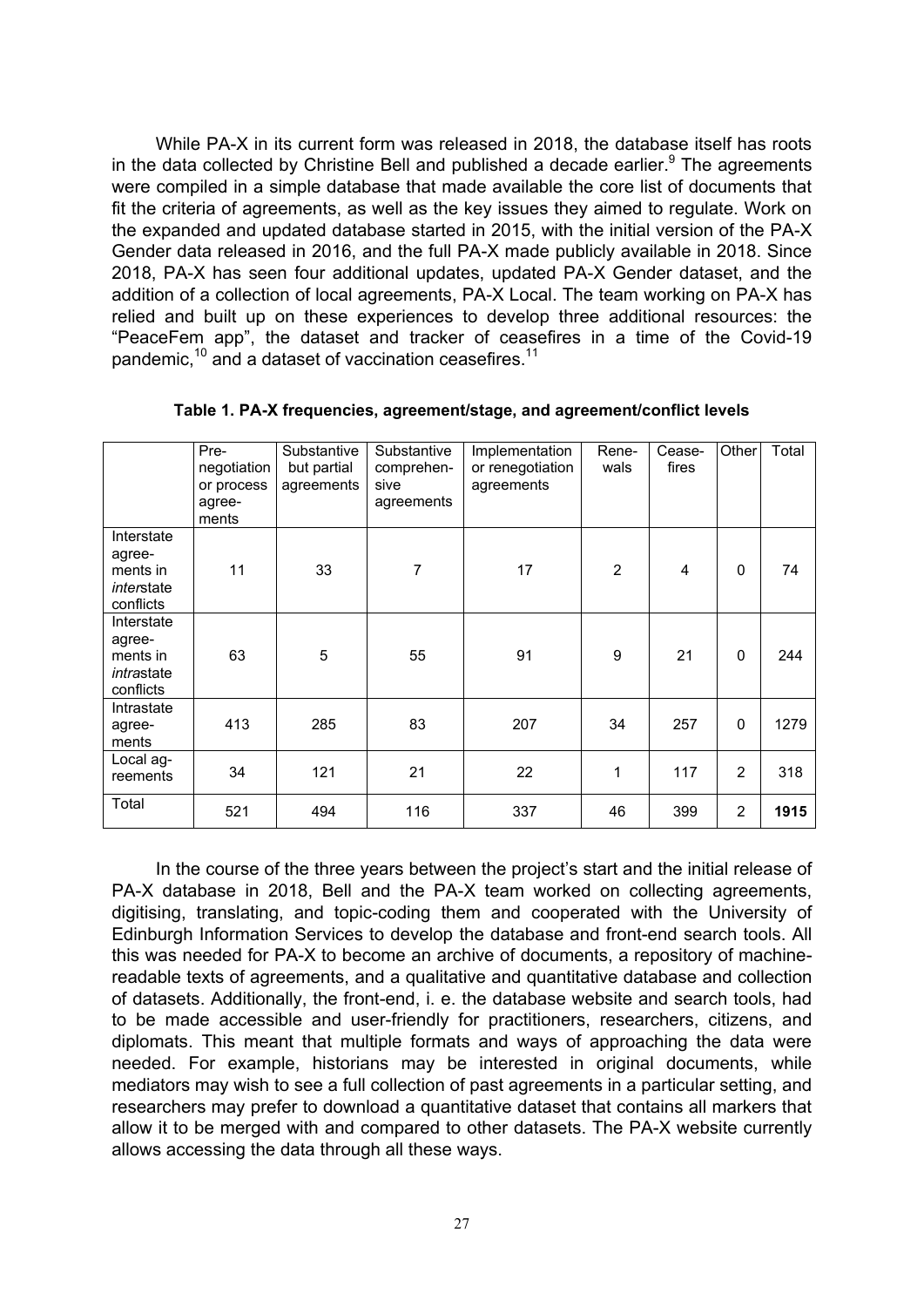Since PA-X has such a broad scope and aims, it can encompass a wide variety of documents that differ in purpose, inclusion of relevant actors, and issues covered. The full collection is important as an overview of the variety in peacemaking activity, but for most research purposes the PA-X data ought to be disaggregated in line with their main focus of interest. Two categories in the PA-X data allow a core classification of documents and can be relied on for meaningful disaggregation of the data: "Agreement/conflict level" and "Stage". Table 1 above shows the combinations of these two classifications and numbers of documents matching each combination.

"Agreement/conflict level" indicates the level of agreement (i. e. the signing sides) and the level of conflict to which the agreement pertains (see rows in *Table 1*). Two of the options are fairly straightforward: first, agreements between countries, aiming to resolve interstate conflict (*inter*state agreements), and second, those between the internal conflict parties in a civil war (*intra*state agreements). The interstate agreements in interstate conflicts are archetypical agreements, representing the situation of countries that wage war and then reach a formal settlement. They are, however, relatively and increasingly rare, with only 74 having been publicly signed since 1990. The agreements that contribute to resolving civil or intrastate wars have been the most common ones in the period since 1990, with 1279 such instances recorded in the database.



#### **Figure 1. PA-X agreements, by stage**

The two remaining types – *interstate agreements in intrastate conflicts* and *local agreements* – require additional explanation.

First, there are 224 interstate agreements in PA-X that deal with intrastate conflict. In these agreements, the main signatories are states or international organisations, though they are aimed at conflict resolution in one or more internal conflicts. For instance, many agreements signed in relation to the armed conflict in Bosnia and Herzegovina in the 1990s fall into this category, as they were signed not just by representatives of the parties directly engaged in fighting, but also by the neighbouring countries, the European Union, and others. These agreements are also common in the conflict in Northern Ireland, in Afghanistan, Liberia, Syria, and other cases. There are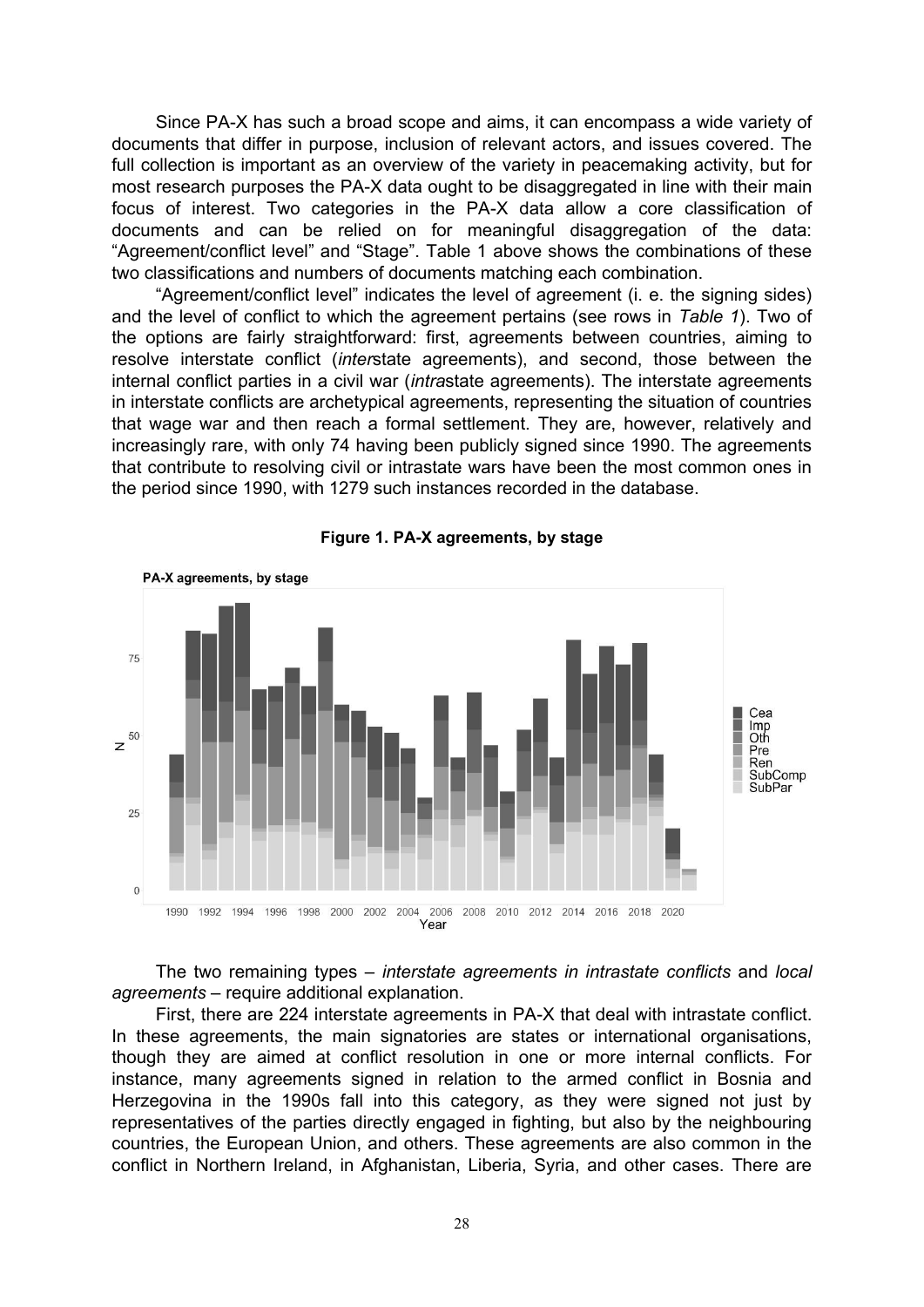also rare agreements that are signed by multiple states as the main parties, but address multiple conflicts, best exemplified by agreements in the Great Lakes Region in Africa, such as the 2006 *Pact on Security, Stability, and Development in the Great Lakes Region*. 12

Second, the category of "local agreements" was added to PA-X in its second release, in 2019, as it became clear that many of the agreements, and particularly some of the newer ones reached in the African and Middle Eastern regional contexts, were geographically limited, with application limited to towns, villages, or even neighbourhoods. These cases prompted rethinking of some agreements with a similarly limited spatial scope that had already been included in the PA-X data, such as humanitarian ceasefires between lower-ranked officers in Bosnia and Herzegovina (for example, on transporting the wounded persons). With new agreements added to the database, and existing ones reconsidered, the database now contains 318 agreements classified as local.



**Figure 2. PA-X agreements, by agreement/conflict type**

Agreement stage (see columns in *Table 1*) is the second of the core categories we rely on for basic categorisation of agreements in the PA-X database. С.Bell discusses the development of this category, placing its functional understanding at the forefront.<sup>13</sup> This initial categorisation has been expanded for the purpose of PA-X, driven partly by the variation found in the agreements. The category is derived from the notion of successive peace agreements, signed over the course of a peace process and moving from agreements where the sides make arrangements for the talks themselves to ceasefires, substantive agreements, implementation agreements, and then renewal or extension agreements. This linear progression of a peace process is understood as an ideal-type in the Weberian sense, an abstraction that elucidates the concept of the peace process and sheds light on the functional components that comprise it: individual agreements that aim to resolve particular problems at particular points in the peace process. The reality of peace processes, however, rarely follows this ideal-type: the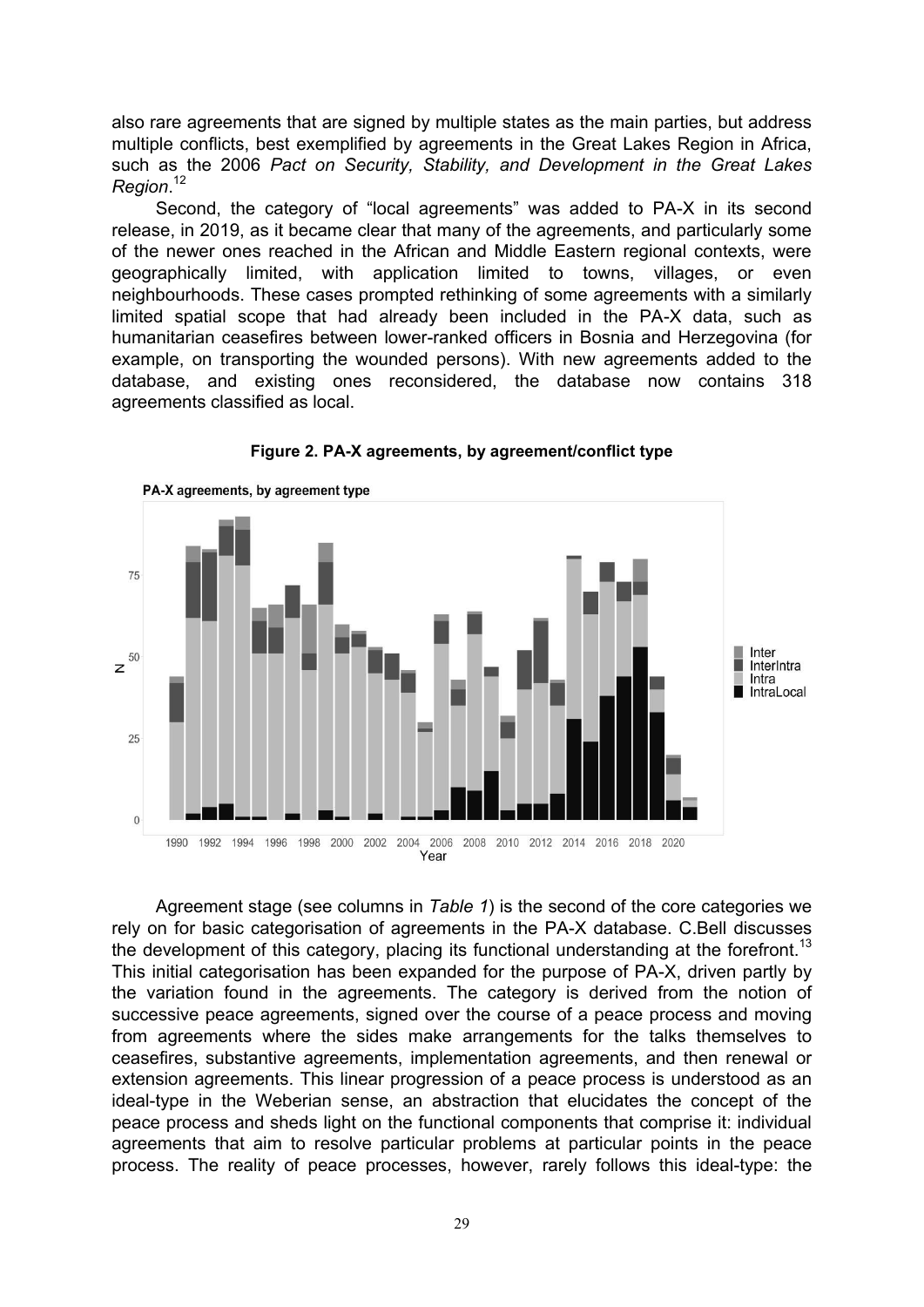parties abandon some arrangements, wholly or partially, start new negotiations, recommit to older agreements, or return to fighting. Such processes, with multiple starts, stops, and setbacks, are shown in Figure 3 (see next section) that aggregates all peace processes in PA-X at once. It conveys a clear message that linear progression in peace talks is unexpected and rare.

Noting the agreement's stage is thus understood as identifying the agreement's core function and substantive scope. Most agreements address multiple types of issue, and PA-X designation of a "stage" refers to the document's primary aim. For instance, while many agreements contain some form of ceasefire provision(s), they are only designated as ceasefire agreements if reaching a ceasefire is the agreement's primary aim. As shown by Table 1, the classification introduced by the category of "stage" does create imbalances in the data, with some combinations of "stage" and "agreement/conflict level" producing very few cases of agreements.

Figures 1 and 2 show the over-time distribution of agreements in PA-X by their stage (see *Figure 1*) and agreement/conflict level (see *Figure 2*). Figure 2 in particular shows a relative decline in the number of agreements that aim to resolve the conflict as a whole – with fewer purely intrastate agreements being recorded and local agreements negotiated in their place. Together, these figures suggest that peace processes understood as attempts to bring major warring sides to the negotiating table may be on the wane: in Figure 1, the pre-negotiation agreements that should serve to kick off a peace process, are fewer and fewer, overtaken in frequency by ceasefire agreements. While the increase in local agreements may be a by-product of better data collection methods and increased public relations and information activities on the part of the international third parties, the decline of pre-negotiation agreements and broader intrastate agreements is evident even as data collection methods improve. All of this suggests a change in the way that peacemaking activities take place that, in turn, requires further upgrades in data collection to be made, in order to better capture subnational and subregional agreements, as will be further discussed below.

### **III. Agreement into data: how PA-X is made**

The process through which a peace agreement document becomes part of the PA-X database consists of three parts: cataloguing, decision on publication, and data coding and entry. As the database also serves as an archive of agreements, each document is catalogued, uploaded to the database in pdf format, translated, and transcribed into plain text, so that it may be machine readable. At that point, the decision is made on whether a document qualifies as a peace agreement, according to criteria outlined above – and if it does, it is assigned to a human coder for data entry. Over the years, most of the coding was done by the core PA-X team,<sup>14</sup> guided by the coding manual initially developed by Christine Bell, and expanded with the team's support. It is important to note that the PA-X coding team has been cross-disciplinary and multilingual, composed of legal scholars and political scientists with regional expertise. The reliability of the data is ensured by joint team discussions of any uncertain issues in data coding; decisions made on any borderline issues are both recorded in the coding manual and are available to access by using a Q&A function on the database back end. This function enables coders to refer a question to the lead investigator, whose response is then recorded alongside the question and is made available to all coders. All agreements in a new batch are catalogued and uploaded and all the data are entered – and there are 271 data points to be entered for each agreement, with additional 53 and 30 parameters to be entered in PA-X Gender and PA-X Local, respectively. Once that is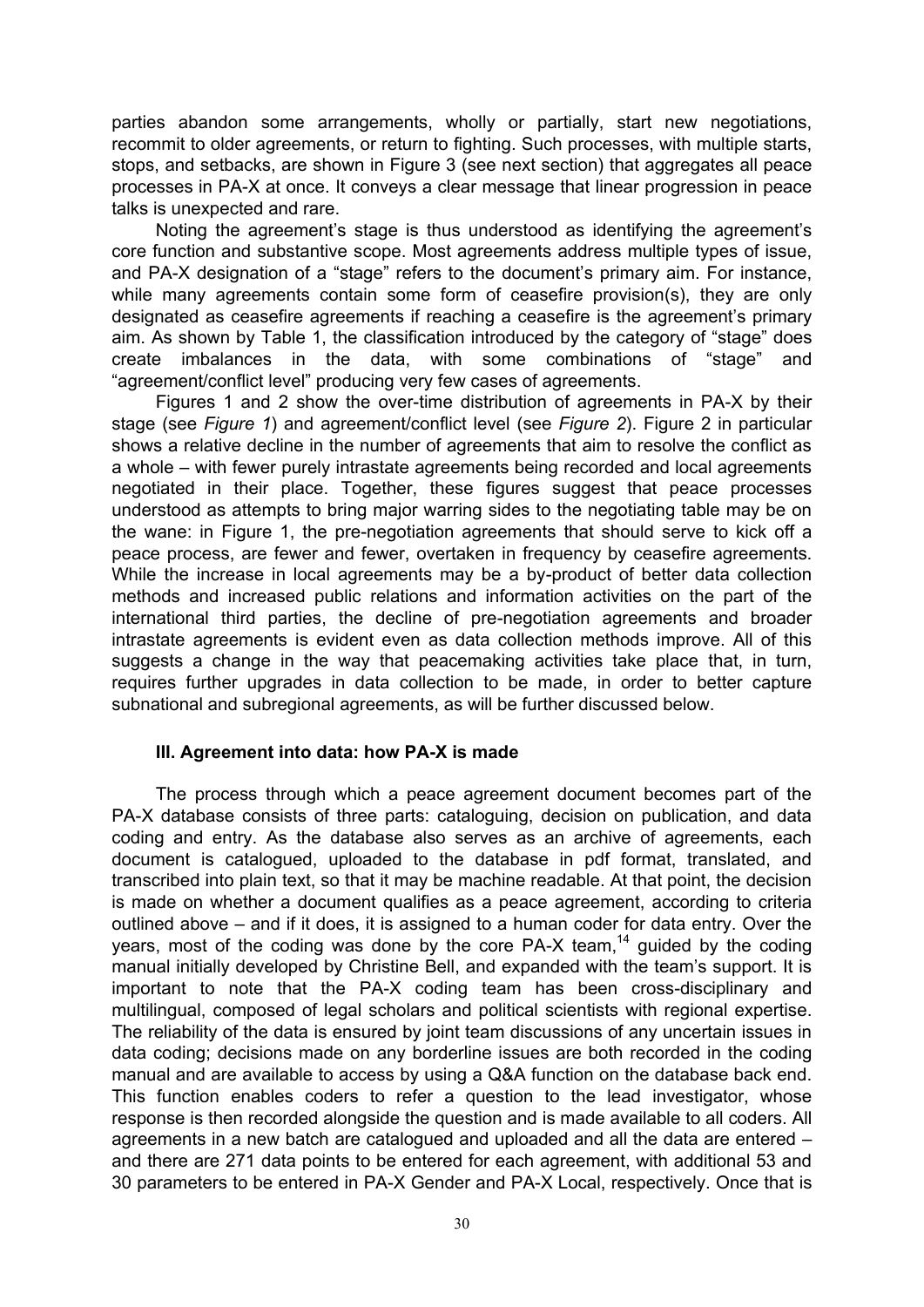done, a data release is scheduled. As new additions to PA-X are done in batches of 20 to 50 agreements, releases are planned at least once a year, with current plans for maintaining and updating the database extending through 2026.

Producing a data resource is also a process of learning and developing best practices for data collections, management, and dissemination. In terms of lessons for data management and preservation of integrity and reliability of the data, the mechanisms for recording decisions have been vital. This helps clarify the extent of variation found in peace negotiation practice, as each new release leads to new questions and new issues that arise in the process of classifying the agreement provisions, often prompting additions to the coding manual. The record of decisions contained in the manual has become a most valuable resource for the maintenance of the data. Surprisingly, the process is also instructive in terms of designing user interfaces – an area that is important, but often marginalised by simple data provision via download that characterises most publicly available datasets in the social sciences.



**Figure 3. "Messy Timelines": an overview of meandering nature of peace processes**<sup>15</sup>

The lessons on data dissemination and user interfaces gleaned from the PA-X working process have been somewhat surprising, from the point of the core purposes with which various users approach the data and web interface. The initial thinking behind the web search design aimed at providing users with options to choose from. Having been aware of the variety of foci in the study of peace agreements, the PA-X team wanted to provide users a way to access the data that would allow all to craft the search results as they saw fit. However, while some users approached the data interface in this way, many found it complex and overwhelming, particularly if their interest went beyond looking at data collections for particular countries. For instance, while PA-X contains the largest publicly available collection of formal, written ceasefires, from a user interested in those ceasefire agreements only, to get to this collection, it is required to make selections on the "Advanced search" page, and then find his/her way to the "Stage" drop-down menu and select "Ceasefires" from there. In sum, it was found that users want simplicity, but the one that nevertheless allows for a wide range of choices. The next stage of PA-X development will feature simplified search tools and designated pages for specific PA-X Collections, such as datasets on ceasefires, interstate agreements, agreements that form interim arrangements, and the like.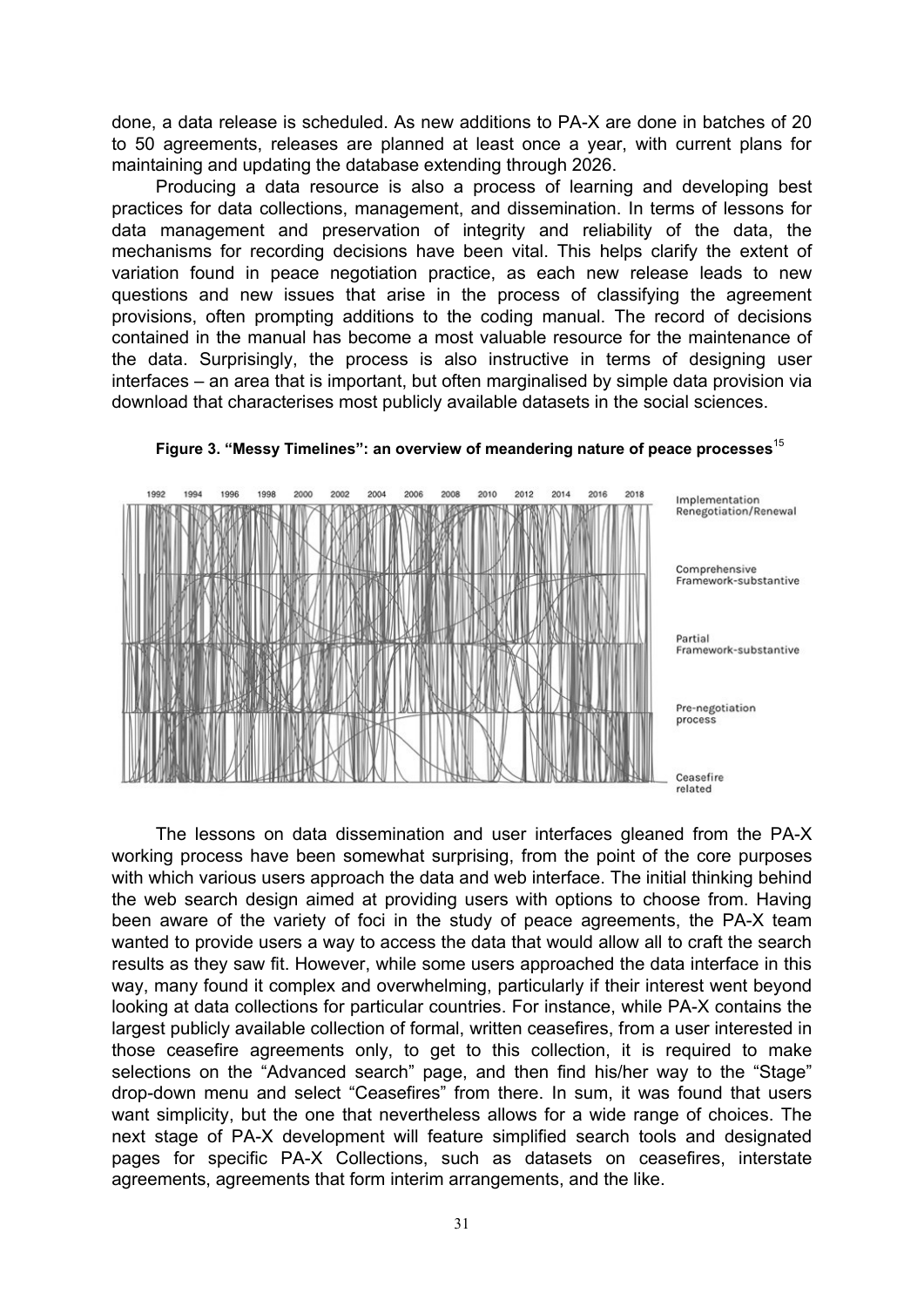The requirement of simple access to data does not mean that PA-X should be reduced to provide fewer ways to access the data. The data will still be available to download in a variety of formats, including .csv format for the corpus of texts and quantitative datasets. The PA-X team has also come to rely on the data visualisation as a tool that quickly conveys complex ideas (e. g., the messy timeline, as shown by *Figure 3*) and has added the option of visualising any database search result as an interactive timeline. An additional access point for using and understanding the PA-X data is in the process of being developed: the PA-X API (application programming interface). As the PA-X data were increasingly used in web-based visualisations<sup>16</sup> (maps, timelines, and graphs of various types) and in applications such as "PeaceFem App",<sup>17</sup> the need of an API became more apparent, as it could directly feed into the visualisations and apps. The visual representations of data have been important for engagement with audiences that are not strictly academic or research-oriented, and developing such visualisations has become a key part of the PA-X dissemination plans. The API will also assist academic researchers by enabling them to get the most recent release of PA-X data directly from the data source via their data analysis software.

### **IV. PA-X in comparison and use**

PA-X is by no means the only resource that provides data and information on peace agreements. It can be seen as complementing other resources, functionalities and aims of which overlap substantially across the databases and datasets. The main resources on peace agreements include the Peace Accords Matrix (PAM),<sup>18</sup> Uppsala Conflict Data Programme (UCDP) Peace Agreements Dataset,<sup>19</sup> "Language of Peace",<sup>20</sup> the "United Nations Peacemaker", <sup>21</sup> United States Institute for Peace (USIP) Peace Agreements collection,<sup>22</sup> Political Agreements in Internal Conflict (PAIC),<sup>23</sup> and ETH/UCDP/PRIO Ceasefires.<sup>24</sup> These datasets are compared in Table 2 below.

PA-X shares some features with each of these resources. Like "Language of Peace", the USIP collection, and the "UN Peacemaker", PA-X is striving to be the repository of agreements, allowing practitioners and qualitative researchers an easy access point to the full texts and key metadata and provisions. The main advantage of the PA-X database, as compared to these three resources, is in the wider scope of agreements: for instance, PA-X contains almost twice the number of documents available from the "UN Peacemaker" or "Language of Peace" (see *Table 2*). A further advantage of PA-X is the ability to make detailed searches on the PA-X website and download the data as filtered by the search. Finally, PA-X provides English-language translations of all agreements, as well as the documents in the original language, a feature missing from the "Language of Peace" collection, which comes closest to PA-X's scope. Translations have been done by professional translators and in some cases by native speakers who are also project specialists on the PA-X team, which makes PA-X a unique English-language resource for studying peacemaking.

As a quantitative data resource, PA-X is most similar to the UCDP, PAM, and PAIC collections that provide download points for quantitative datasets that cover the metadata and substantive provisions.<sup>25</sup> Among these, the PAM database differs the most from PA-X and other datasets in terms of scope and aims, as it contains the main comprehensive agreements since 1990 and follows the implementation of key provisions. While the PAM database places an emphasis on the complexities of implementation of comprehensive agreements, PAIC focuses on key political agreements, and the UCDP Peace Agreements Database is limited to accords resolving incompatibilities between warring sides, PA-X emphasises the complex path taken prior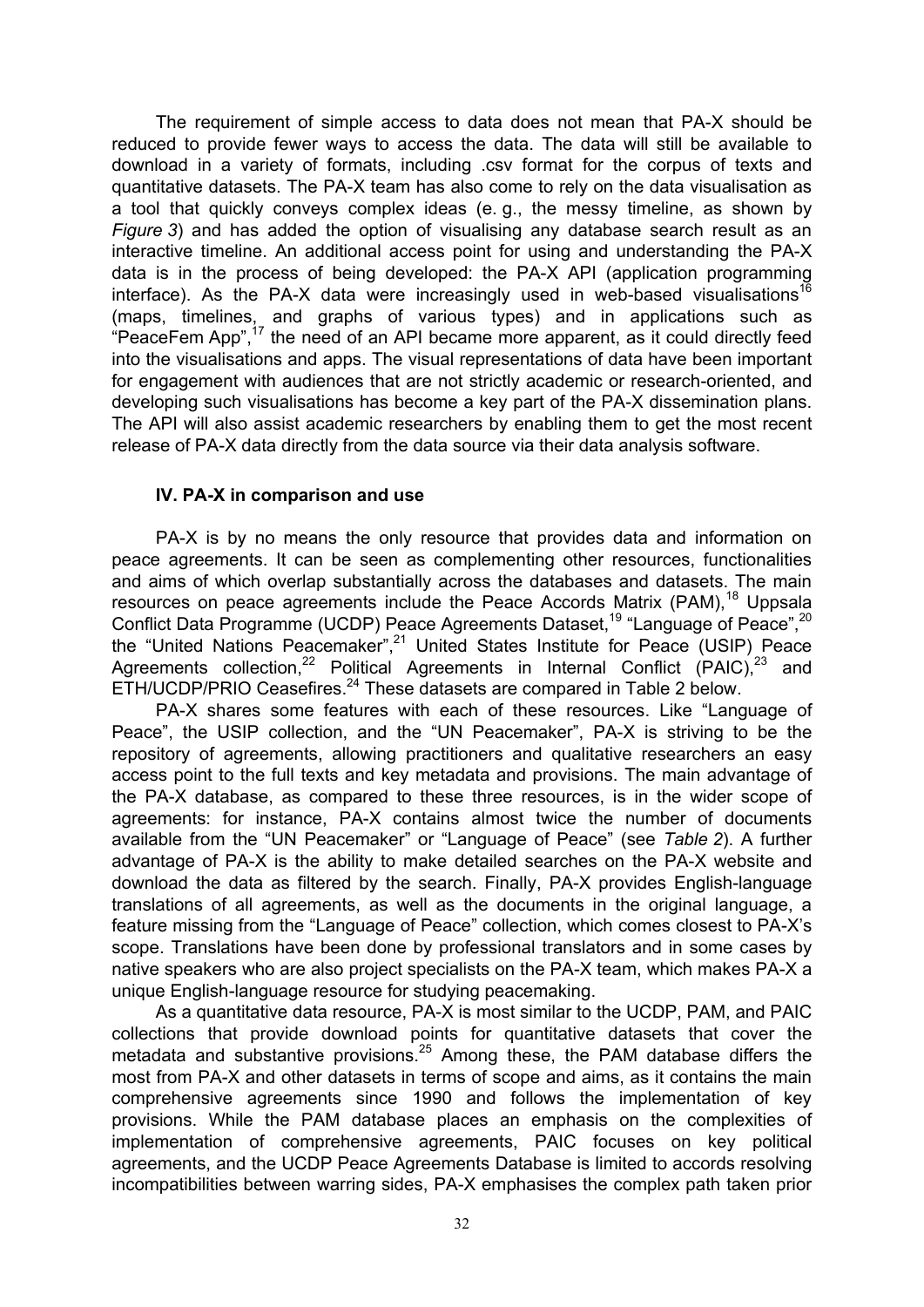to comprehensive settlements (and often the path after such settlements break down). The reality of peace processes as non-linear and messy (as discussed above and illustrated by *Figure 3*) is well reflected by the PA-X database: the temporal ordering of agreements in a particular conflict can demonstrate the difficult path of conflict resolution. Additionally, PA-X is the only resource that provides peace agreements as a downloadable corpus of texts, facilitating text-as-data research on peace agreements and peace processes.

The PA-X dataset is also constructed with the aim of supporting research on armed conflict and peacemaking efforts and can be seen as complementing the data provided by the UCDP, the "Correlates of War" (CoW) project, and Armed Conflict Location and Event Dataset  $(ACLED)^{26}$  databases on armed conflicts and violence. Thus, the PA-X dataset uses the UCDP conflict codes,  $27$  CoW war numbers,  $28$  and the ISO3<sup>29</sup> and Gleditsch-Ward<sup>30</sup> country codes. With these identification codes included for each agreement, researchers using quantitative data can aggregate and merge the PA-X data with any conflict- or country-level dataset. These features should be considered in conjunction with the PA-X website and search tool, where users can set the parameters of the data in which they are interested and download a customised data file. For instance, anyone interested in interstate agreements, or agreements concerning countries in Africa, or local agreements in Nepal can use the search function to download a quantitative data file or corpus of agreements that match their requirements.

The manner in which the PA-X data have been used over the years since its 2018 release confirms the importance of providing multiple access points and data formats: both qualitative and quantitative scholars have relied on PA-X in their work, and it has supported the development of the conceptual understanding of agreements, ceasefires, and their role in peace processes. Research based on PA-X has yielded interesting work on trends in agreement content: for example, C.Bell and K.McNicholl assessed the extent to which peace agreements have adopted a gender perspective,  $31$  and R.Forster used the PA-X agreements to study implementation of mine action provisions. $32$ 

Excellent examples of the use of PA-X in qualitative research come from A.Jamar,<sup>33</sup> B.Coe and K.Nash,<sup>34</sup> and C.Lacatus and K.Nash.<sup>35</sup> Jamar, for instance, uses the PA-X data as a basis for a qualitative study of how victims and victimhood are framed in peace agreements, examining specific provisions in detail through a custommade qualitative coding procedure provided by "NVivo" software.<sup>36</sup> Coe and Nash focus on the role of regional and subregional organisations in Africa and their activities related to promotion of peace and security. They have added coding to 294 agreements from PA-X to assess these organisations' roles. Lacatus and Nash assess the arrangements for safeguarding human rights found in a subset of 126 PA-X agreements. They discover that human rights most often end up localised in the hands of national institutions, with little reliance on international human rights regimes. PA-X is also used as a source for peace agreement documents in legal analysis, as done by M.Sosnowski<sup>37</sup> and by M.Adhikari in her analysis of peacebuilding processes.<sup>38</sup>

There have been fewer examples of the use of PA-X in quantitative literature on peace and conflict, with some notable exceptions. For example, G.Clayton and V.Sticher<sup>39</sup> use PA-X as a quantitative resource, further sub-coding the ceasefires to show that ceasefire agreements vary in type and extent of bargaining issues they aim to resolve, and as such face different odds of survival. A.Duursma<sup>40</sup> uses  $PA-X$  in conjunction with the UCDP Peace Agreements Dataset and the "UN Peacemaker" to compile a dataset on negotiated settlements for the dyad-year data units. This dataset is used to reassess the role of African third parties in mediation. PA-X is also relied upon as a source on shifting the conceptual debates on peace processes and non-formalized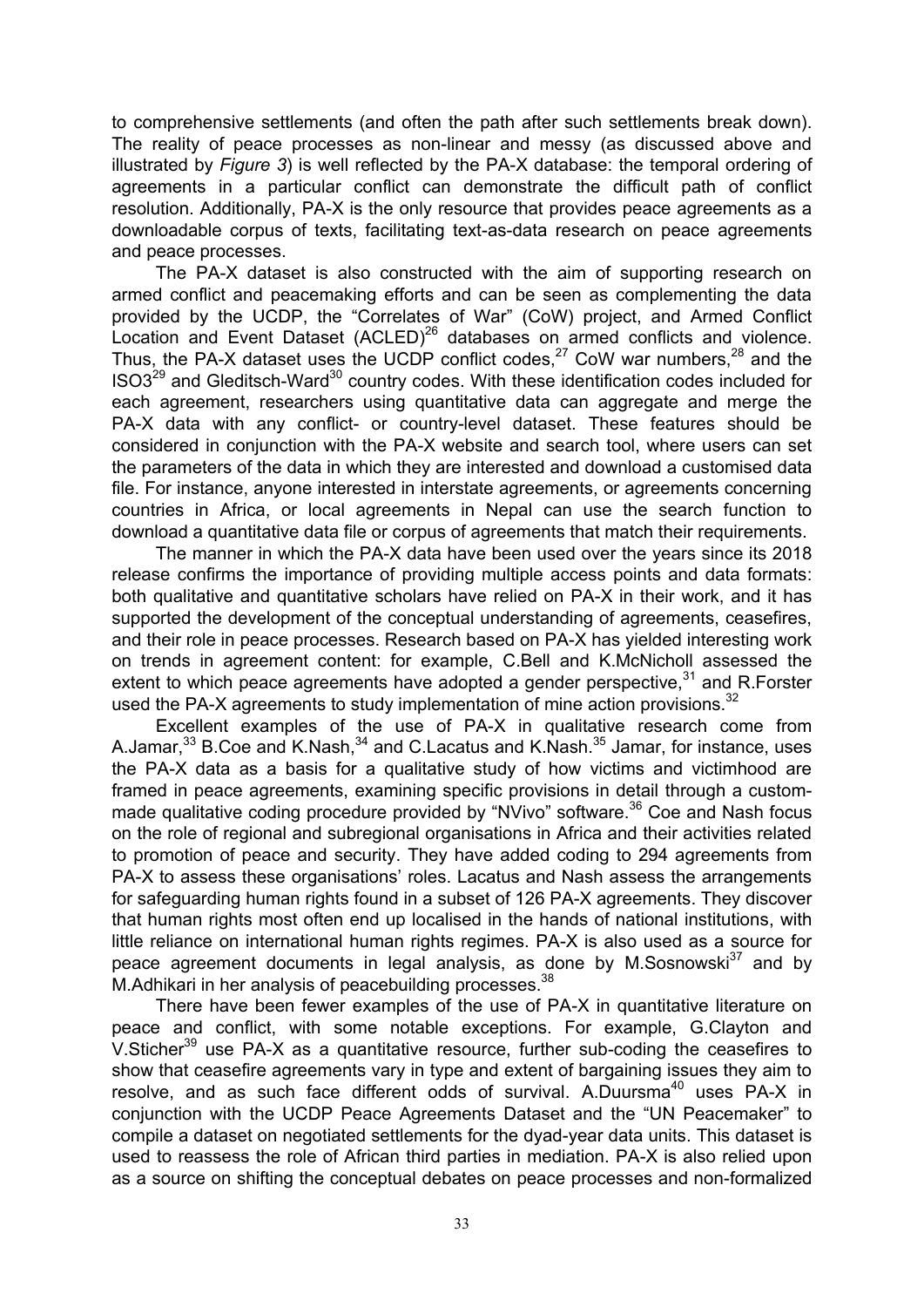attempts to end conflicts or put them on pause, particularly in relation to successful linkage between concept and measurement. Y.Kapshuk, $41$  for instance, develops the concept of peace process, showing that both PA-X and other data resources ought to take better account of the difficulties in determining peace process boundaries.

When it comes to providing research data, PA-X has achieved its main aim, both in terms of qualitative and quantitative data it provides. It is regularly relied upon in a variety of research projects. However, as the research field moves forward, demanding more detailed and more disaggregated data, PA-X needs to expand to keep up. In the next section, four main areas are explored where the PA-X data should be improved to better match the on-the-ground attempts to make peace and resolve conflict.

### **V. What have we learned and where do we go from here?**

There is a conceptual consistence in the PA-X data: the collection is well bounded by its core criteria: formal, signed, written agreements in armed conflicts, reached in the period since 1990. However, there is a tendency to understand the data as a collection of peace process outcomes, and to an extent, this is an acceptable way to think of the PA-X data, although not fully. When it comes to data on peace processes, PA-X, indeed, comes the closest to providing a comprehensive, comparative, consistent data resource on peace process progression or lack thereof. Nevertheless, even though PA-X comes close enough, it does not cover the full extent of information on peace processes, as four components are missing.

First, in practice, many negotiations result in failures and lead to neither formal, nor informal arrangements. If the parties tried to negotiate, but failed, this too ought to be included in some collection of data on peace processes. PA-X, however, does not collect information on such cases. Additionally, attempted talks may be exceedingly difficult to track and record, which puts in question the viability of respective data collection efforts. However, a study of peace processes ought to consider such cases to gain full insight into a variety of attempts to end or pause armed conflict, particularly if the research is focused on gaps between the warring sides on certain contested issues, as a failed attempt to negotiate shows how far the opposing sides' expectations are from each other and often from reality.

Second, negotiations between warring sides may result in informal deals, arrangements announced to the media only, or agreements that are signed but not published. Also, sometimes even failures to engage in talks result in one-sided proclamations and announcements of measures to halt violence. Ceasefires are cases in point: the reports of ceasefires are more common than records of formal agreements that fit the PA-X criteria. The PA-X team found this to be true while compiling the main PA-X database, but also confirmed this observation while developing the Ceasefires in a Time of Covid-19 Tracker.<sup>42</sup> During 2020–2021, while collecting formal agreements for PA-X and a variety of ceasefire-related events for the Tracker, the PA-X team found that the ratio of informal or one-sided ceasefire arrangements to formally agreed and written ceasefires is about 2.5:1. This general expectation was further supported by the ETH/UCDP/PRIO Ceasefires data collection effort that lists more than 2000 ceasefires for a period when PA-X finds just 891 (including ceasefire agreements and agreements that contain ceasefire provisions).<sup>43</sup> To better understand both peace processes and conflict dynamics, analyses ought to include these types of arrangements rather than relying on formal agreements alone.

Third, an in-depth analysis of peace processes, particularly for case study research, could consider a variety of drafts that the negotiating parties produce. These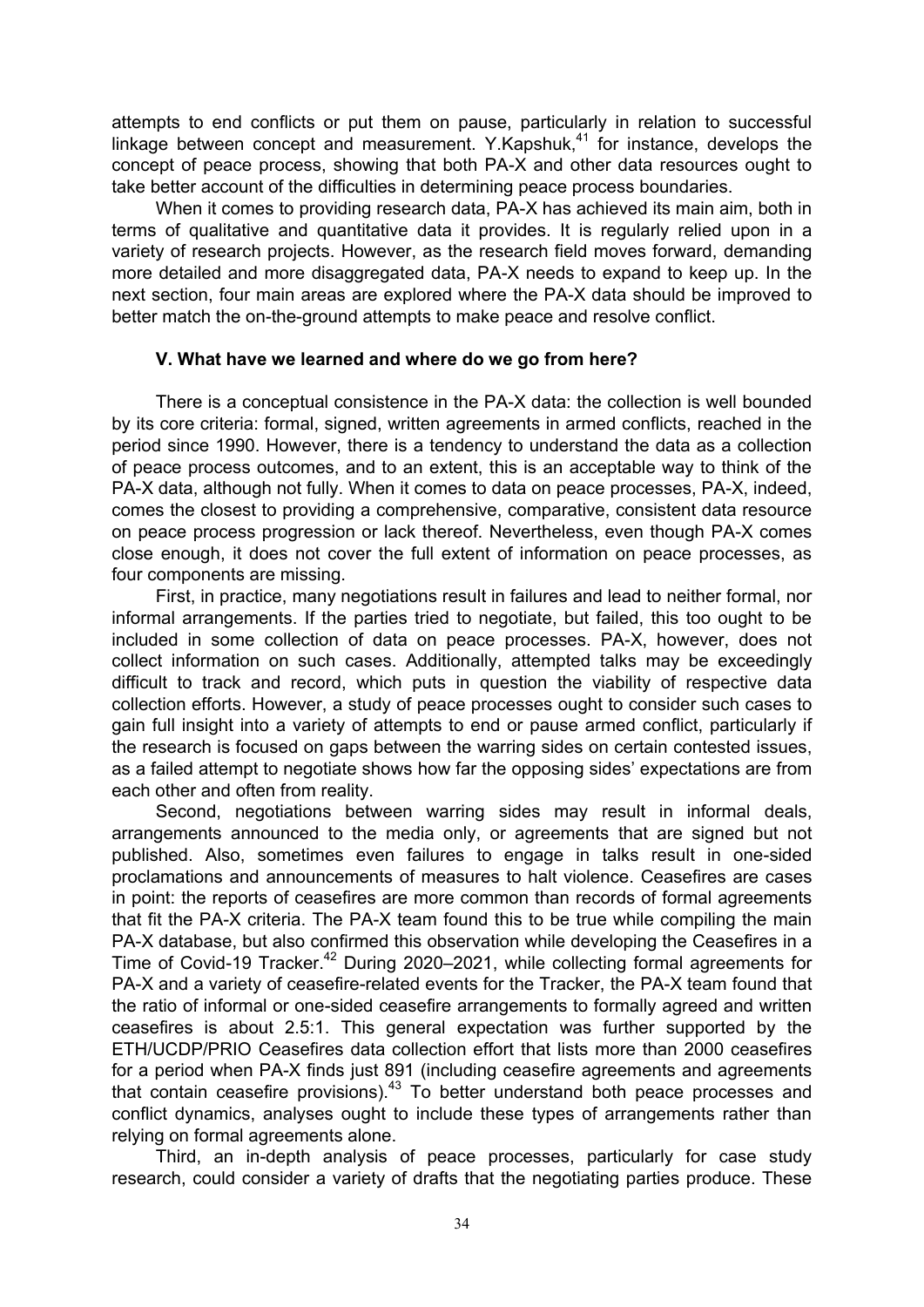drafts contain information on the sides' starting positions, issues that are vital to them, and those on which they may be willing to compromise. However, these documents are difficult to acquire and are likely to be considered and kept confidential, for internal use by actual negotiators. This poses numerous obstacles to research in terms of practical viability across settings and research ethics, as revealing confidential documents may cause harm to those involved in negotiations.

Finally, the difficulty in delineating peace processes is found not only at the start of a process when it may produce informal arrangements and numerous drafts, but also at its conclusion. In many cases, a peace process would continue through legislative and constitution-making measures. In fact, there are many clear instances in which a country's constitution forms the endpoint of a peace process, and as such the constitution is a final comprehensive peace agreement. When a constitution is, indeed, such an endpoint, it is included in PA-X as an agreement. The most recent release of PA-X contains 18 such constitutions. However, it is also possible that efforts to resolve an armed conflict continue through the use of legislative tools which are not covered in PA-X. Most notably, amnesties are often discussed in negotiations, and while some do make it into peace agreements that are signed, many are passed as laws or executive decrees. For instance, the Amnesties, Conflict and Peace Agreement (ACPA) dataset records 289 amnesty processes – and only 115 of them are enacted via a peace agreement.<sup>44</sup> A data resource or research project that is fully dedicated to recording peace process components would also need to include amnesties and other relevant tools of conflict resolution that are enacted in other types of processes.

In addition to matters that concern a broader understanding of peace processes and their place in conflict dynamics and resolution, the data already in PA-X should be expanded to match the current efforts in political science that require the data resources to be disaggregated. Thus, rather than considering countries and conflicts, the impetus has in recent years turned to more focus on the micropolitics of conflicts and violence (as discussed by K.S.Gleditsch et al.), $45$  with data provided at the level of each armed group<sup>46</sup> and for increasingly more specific locales.<sup>47</sup> This vector corresponds to the issues found when compiling data in PA-X. When considering agreements as they pertain to particular countries and conflicts, much nuance is lost, as each agreement may only refer to a portion of the national territory or a conflict area in question, and/or reflect a deal among some but not all conflict parties.

There is a potential for PA-X to provide more granular data, as it record the signing parties for all agreements. In addition, the agreements in the PA-X Local sub-database are all geocoded with a focus on the central point of a relevant area. The next step, to be implemented within the next two years, will be to ground PA-X at the level of signing actors, so that these data can be used alongside data on armed groups. Further planned improvement of the PA-X data is to provide geocoding in the form of a map polygon for each agreement, thus producing more exact geographic data on the agreements. Some of the issues outlined above do not have easy solutions – particularly with regard to recording failed attempts at negotiation and integrating the informal and the post-agreement arrangements. These issues remain a key part of the research agenda for PA-X and will be the object of study by the PA-X team over the next five-year period.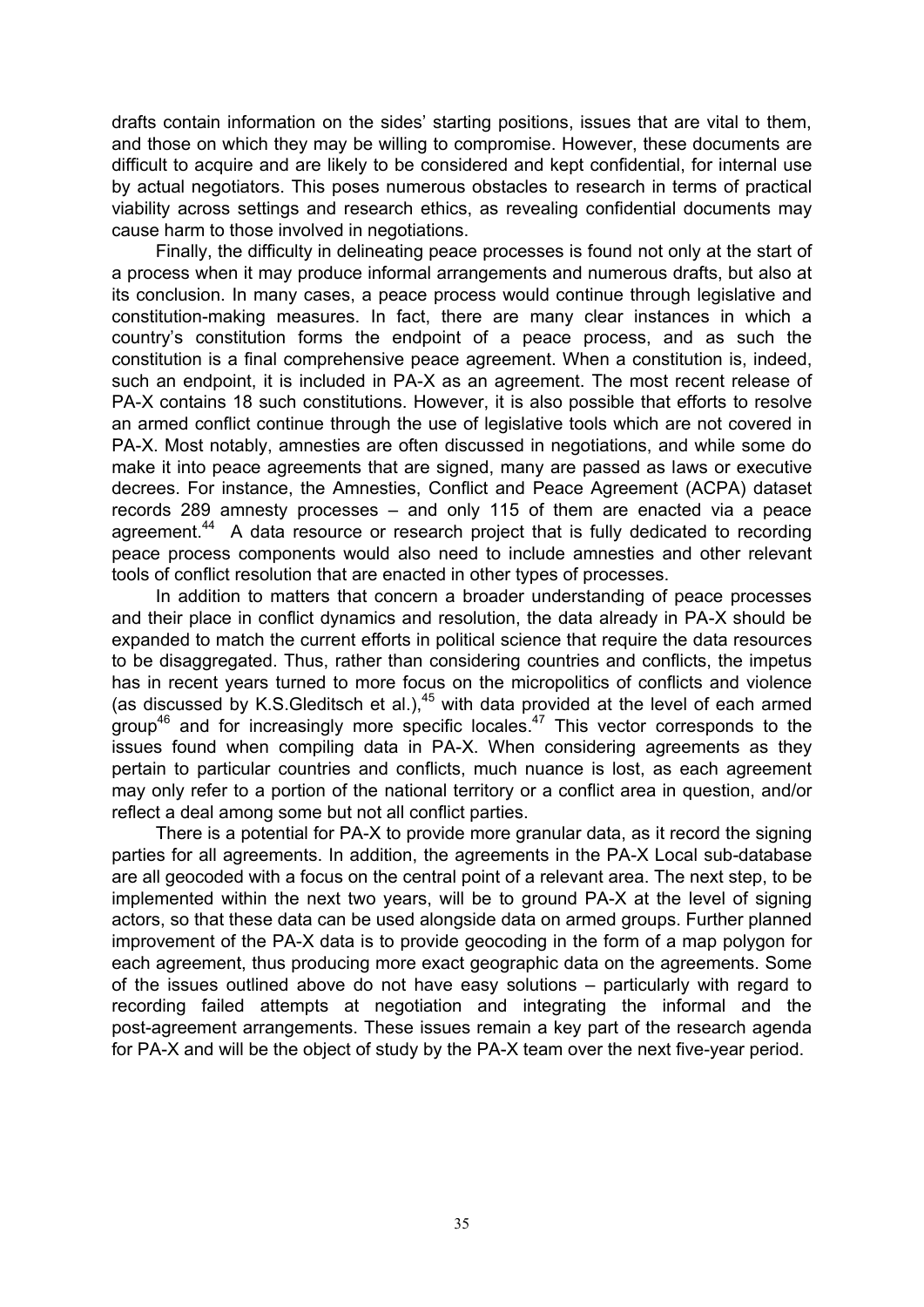# **Table 2. Comparison of key data resources on peace agreements**

| Data source                            | Number of<br>agreements                                                          | Number of issues<br>covered in data                                                                                                              | Aims/focus                                                                                               | Quanti-<br>tative<br>data | Types of data output                                                                                                                                                                                 | Search<br>tools                    | Temporal<br>coverage |
|----------------------------------------|----------------------------------------------------------------------------------|--------------------------------------------------------------------------------------------------------------------------------------------------|----------------------------------------------------------------------------------------------------------|---------------------------|------------------------------------------------------------------------------------------------------------------------------------------------------------------------------------------------------|------------------------------------|----------------------|
| PA-X                                   | 1915                                                                             | 244 categories and<br>subcategories of issues<br>+27 categories of<br>metadata + 30 local<br>issues + 53 issues related<br>to women/girls/gender | Archives all formal, written,<br>signed peace agreements and<br>codes for substantive content            | Yes                       | Qualitative search results by<br>metadata and issue, quantitative<br>dataset of issues covered, corpus<br>of agreement texts, pdfs of<br>agreements in English and in any<br>other original language | Yes                                | 1990-2021            |
| <b>PAM</b>                             | 323                                                                              | 207 categories of issues<br>and their implementation<br>+ 9 categories of<br>metadata                                                            | Provides data on<br>implementation of<br>comprehensive peace<br>agreements in internal conflict          | Yes                       | Quantitative dataset, qualitative<br>search tool                                                                                                                                                     | Yes                                | 1989-2015            |
| <b>UCDP PA</b>                         | 355                                                                              | 43 issues<br>+25 categories of<br>metadata                                                                                                       | Provides data on all<br>agreements that resolve some<br>form of incompatibility between<br>warring sides | Yes                       | Quantitative dataset and full texts<br>for most agreements                                                                                                                                           | No                                 | 1975-2018            |
| Peacemaker                             | ~100                                                                             | 7 searchable or sortable<br>categories                                                                                                           | Archives peace agreements<br>and provides a search tool                                                  | <b>No</b>                 | Qualitative search results by<br>metadata and issue, text of<br>document in the original language                                                                                                    | Yes                                | 1897-2017            |
| Language of<br>Peace                   | $~1000$ (incl.<br>968 not<br>categorized<br>as decoloni-<br>sation<br>agreements | 26 core categories, each<br>with numerous<br>subcategories, available<br>to search                                                               | Archives peace agreements<br>and provides a search tool                                                  | No                        | Qualitative search results by<br>metadata and issue, text of<br>document in the original language                                                                                                    | Yes                                | 1934-2021            |
| <b>PAIC</b>                            | 286                                                                              | 122<br>+42 categories of<br>metadata                                                                                                             | Provides detailed coding of<br>political agreements in internal<br>conflicts                             | Yes                       | Quantitative dataset                                                                                                                                                                                 | <b>No</b>                          | 1989-2016            |
| <b>USIP Peace</b><br>Agreements        | Covering 48<br>conflicts                                                         | <b>NA</b>                                                                                                                                        | Provides key agreements for<br>48 conflicts                                                              | No                        | Web resource with agreements<br>lists grouped by country/conflict                                                                                                                                    | $Yes - by$<br>country/<br>conflict | From 1989            |
| ETH/PRIO/<br><b>UCDP</b><br>Ceasefires | $2000+$                                                                          | <b>NA</b>                                                                                                                                        | Provides data on formal/written<br>and other ceasefires                                                  | Yes                       | Not yet public - NA                                                                                                                                                                                  | <b>NA</b>                          | 1989-2020            |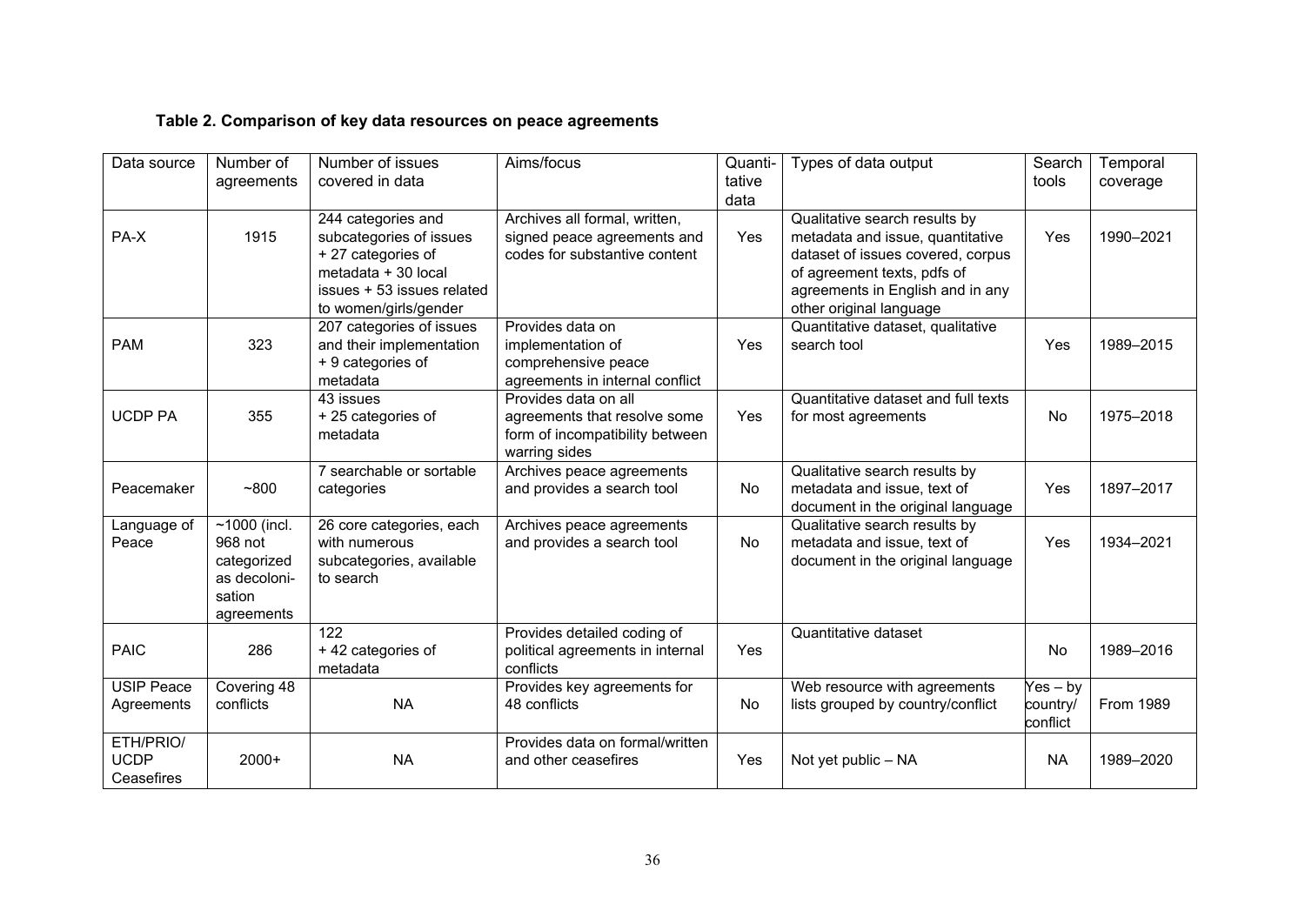These concerns, taken together, prompt wider research agenda that is needed for a better understanding of peace processes and call for more effective use of the PA-X data in both qualitative and quantitative studies. The new ceasefires data<sup>48</sup> will certainly contribute to this, as will the planned extensions of the current PA-X suite of data.

## **VI. Conclusion**

This article provided an overview of the PA-X Peace Agreements Database and Dataset, currently containing 1915 agreements reached in relation to various conflicts and at various stages of negotiation and signed between 1990 and the present day. As the most extensive record of formal peace agreements for this time period, PA-X has become a valuable resource for scholars studying peacemaking, negotiations, peace processes, and their relation to conflict dynamics. However, to be able to further contribute to these fields of study, PA-X must continue to develop, in terms of its scope and the types of data it provides to the research community. The plans are currently in place to maintain and update PA-X through 2026, develop the API, and to extend it by providing a dataset of commitments made by specific armed actors in peace negotiations and developing a set of map polygon data that will allow for more detailed and granular examination of agreement geographies. However, the difficult task of providing data that comprehensively cover all aspects of peace processes remains the key challenge and opportunity for the future development of PA-X as a data resource for social scientists.

# **ENDNOTES**

 $^3$  Bell C., Badanjak S., Beaujouan J., Epple T. et al. PA-X Peace Agreements Database and Dataset. Version 5.  $-$ Edinburgh: Political Settlements Research Programme, University of Edinburgh, 2021. P. 2. URL: https://www.peaceagreements.org/files/PA-X\_codebook\_Version5.pdf (accessed 07.11.2021). See also Bell C., Badanjak S. Introducing PA-X: a new peace agreement database and dataset // Journal of Peace Research. 2019. V. 56. № 3. P. 452–466.

4 Peace Agreements Database. URL: https://www.peaceagreements.org/search (accessed 06.11.2021).

<sup>5</sup> See Treaty on the Final Settlement with Respect to Germany (Four plus Two Agreement) // Peace Agreements Database. URL: https://www.peaceagreements.org/view/1887 (accessed 06.11.2021).

 $6$  Bell C., Badanjak S., Beaujouan J., Forster R. et al. Op cit.

<sup>&</sup>lt;u>.</u>  $^1$  Bell C., Badanjak S., Beaujouan J., Forster R. et al. PA-X Codebook: Women, Girls, and Gender. Version 4.  $-$ Edinburgh: Political Settlements Research Programme, University of Edinburgh, 2020. URL: https://www.peaceagreements.org/files/WGG\_codebook\_June2020.pdf (accessed 07.11.2021).

<sup>&</sup>lt;sup>2</sup> Bell C., Adhikari M., Badanjak S., Beaujouan J. et al. PA-X Local Peace Agreements Database and Dataset, Version 1. – Edinburgh: Political Settlements Research Programme, University of Edinburgh, 2021. URL: https://www.peaceagreements.org/files/PAX\_Local\_codebook.pdf (accessed 07.11.2021).

 $^7$  Bell C., Adhikari M., Badanjak S., Beaujouan J. et al. Op. cit.

<sup>&</sup>lt;sup>8</sup> PA-X Women, Girls, and Gender (PA-X Gender) Database // Peace Agreements Database. URL: https://www.peaceagreements.org/wsearch; Search the Peace Agreements Database (Local Agreements) // Peace Agreements Database. URL: https://www.peaceagreements.org/lsearch (both accessed 06.11.2021).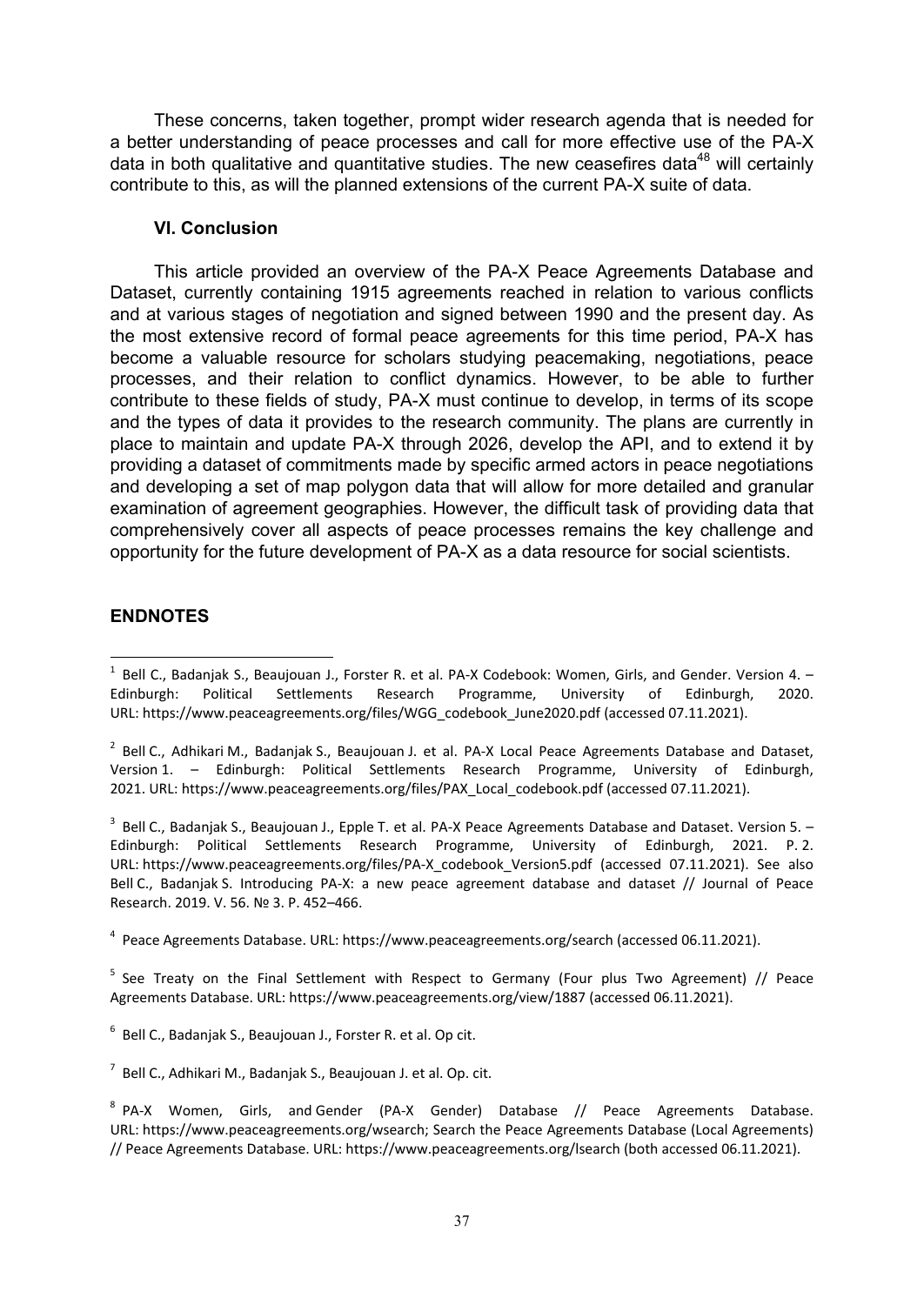<sup>9</sup> Bell C. On the Law of Peace: Peace Agreements and the Lex Pacificatoria. – Oxford: Oxford University Press, 2008.

 $10$  Allison J., Badanjak S., Bach B., Bell C., Bhattacharya D., Knaussel F., Wise L. An interactive tracker for ceasefires in the time of COVID-19 // The Lancet Infectious Diseases. 2021. V. 21. № 6. P. 764–765.

 $11$  Russell I., Wise L., Badanjak S. VaxxPax: a dataset of vaccination ceasefires // Edinburgh DataShare. 2021. URL: https://datashare.ed.ac.uk/handle/10283/4018 (accessed 06.11.2021).

<sup>12</sup> See all Great Lakes agreements at: Peace Agreements Database.

URL: http://www.peaceagreements.org/searchadv?SearchForm[region][]=1&SearchForm [country\_entity][] =6&SearchForm[agreement\_type][]=Interstate/intrastate+conflict(s)&SearchForm[name]=&SearchForm[date\_ after]=&SearchForm[date\_before]=&SearchForm[category\_mode]=any&SearchForm[agreement\_text]=&Searc hForm[version]=&s=Search+Database (accessed 06.11.2021).

<sup>13</sup> Bell C. Op. cit. P. 56.

<sup>14</sup> Bell C., Badanjak S., Beaujouan J., Epple T. et al. Op. cit.

<sup>15</sup> This is a still image of an interactive plot available at: Visualizing peace: messy timeline // Peace Agreements Database. URL: https://www.peaceagreements.org/visualizing-peace?visualisation=messy (accessed 06.11.2021).

<sup>16</sup> Havens L., Pschetz L., Bell C., Bao M., Bach B. PaxVis: visualizing peace agreements // CHI EA '19: Extended Abstracts of the 2019 CHI Conference on Human Factors in Computing Systems. May 2019. Paper No. LBW0268. P. 1–6.

<sup>17</sup> This app is available for smartphones and provides examples of women's inclusion in peace processes and provisions related to women and gender found in a variety of peace agreements. For more detail about the "PeaceFem App", see: PeaceFem App. Political Settlements Research Programme. URL: https://www.politicalsettlements.org/peacefem (accessed 06.11.2021).

<sup>18</sup> Joshi M., Quinn J.M., Regan P.M. Annualized implementation data on comprehensive intrastate peace accords, 1989–2012 // Journal of Peace Research. 2015. V. 52. № 4. P. 551–562.

<sup>19</sup> Högbladh S. Peace agreements 1975–2011: updating the UCDP Peace Agreement Dataset // States in Armed Conflict 2011. Department of Peace and Conflict Research Report 99. Eds. Th.Pettersson and L.Themnér. – Uppsala: Uppsala University: 2012. P. 39–56; Pettersson T., Öberg M. Organized violence, 1989–2019 // Journal of Peace Research. 2020. V. 57. № 4. P. 597–613.

<sup>20</sup> Language of Peace Database. URL: https://www.languageofpeace.org (accessed 06.11.2021).

<sup>21</sup> UN Peacemaker Peace Agreements Database search. URL: https://peacemaker.un.org/document-search (accessed 06.11.2021).

 $22$  Peace Agreements Digital Collection. United States Institute of Peace. 15 April 2009. URL: https://www.usip.org/publications/2009/04/peace-agreements-digital-collection (accessed 06.11.2021).

<sup>23</sup> Fontana G., Kartsonaki A., Neudorfer N.S., Walsh D., Wolff S., Yakinthou C. The dataset of Political Agreements in Internal Conflicts (PAIC) // Conflict Management and Peace Science. 2020. V. 38. № 3. P. 338– 364.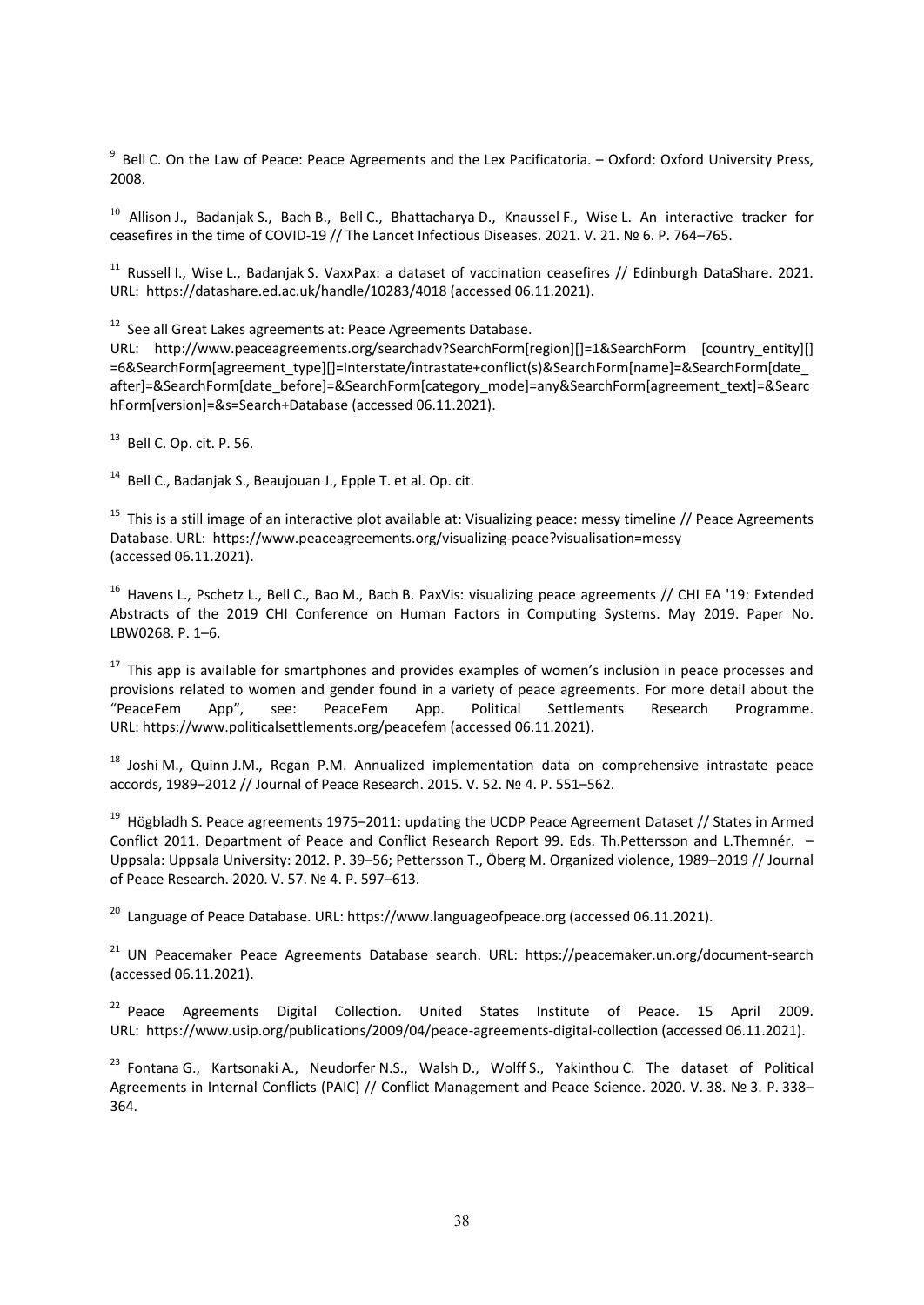<sup>24</sup> Clayton, G., Nygård H.M., Rustad S.C.A., Wiehler C., Sagård T., Landsverk P., Ryland R., Sticher V., Wink E., Bara C. Introducing the ETH/PRIO Civil Conflict Ceasefire Dataset. ETH ([Eidgenössische Technische Hochschule](http://www.ethz.ch/)  [Zürich](http://www.ethz.ch/)) Working Paper. – Zurich: ETH, 2021 (forthcoming).

<sup>25</sup> The PA-X data downloads contain the UCDP and PAM agreement identification codes, so that any interested researchers can merge and match the available data from these resources. The PAIC agreement identification codes will be added to PA-X in 2022.

<sup>26</sup> Raleigh C., Linke A., Hegre H., Karlsen J. Introducing ACLED: an armed conflict location and event dataset // Journal of Peace Research. 2010. V. 47. № 5. P. 651–660.

<sup>27</sup> Pettersson T., Öberg M. Op. cit.

<sup>28</sup> Sarkees M.R., Wayman F.W. Resort to War: A Data Guide to Inter-state, Extra-state, Intra-state, and Non-state Wars, 1816–2007. Correlates of War Series. – Washington D.C.: CQ Press, 2010.

 $^{29}$  ISO 3166-1 alpha-3 codes are three-letter country codes defined in ISO 3166-1, part of the ISO 3166 standard published by the International Organization for Standardization (ISO), to represent countries, dependent territories, and special areas of geographical interest.

 $30$  Gleditsch K.S., Ward M.D. Interstate system membership: a revised list of the independent states since 1816 // International Interactions. 1999. V. 25. № 4. P. 393–413.

<sup>31</sup> Bell C., McNicholl K. Principled pragmatism and the "Inclusion Project": implementing a gender perspective in peace agreements // Feminists@Law. 2019. V. 9. № 1. P. 1–51.

 $32$  Forster R. Twenty years after Ottawa: "unpacking" mine action in peace agreements // Journal of Peacebuilding and Development. 2019. V. 14. № 2. P. 150–163.

<sup>33</sup> Jamar A. The exclusivity of inclusion: global construction of vulnerable and apolitical victimhood in peace agreements // International Journal of Transitional Justice. 2021. V. 15. № 2. P. 284–308.

<sup>34</sup> Coe B., Nash K. Peace process protagonism: the role of regional organisations in Africa in conflict management // Global Change, Peace and Security. 2020. V. 32. № 2. P. 157–177.

<sup>35</sup> Lacatus C. and Nash K. Peace agreements and the institutionalisation of human rights: a multi-level analysis // International Journal of Human Rights. 2020. V. 24. № 6. P. 889–912.

<sup>36</sup> "NVivo" is data analysis software package developed by "QSR International". It helps manage and organize unstructured or qualitative data.

<sup>37</sup> Sosnowski M. "Not dead but sleeping": expanding international law to better regulate the diverse effects of ceasefire agreements // Leiden Journal of International Law. 2020. V. 31. № 3. P. 731–743.

<sup>38</sup> Adhikari M. Peacebuilding with "Chinese characteristics"? Insights from China's engagement in Myanmar's peace process // International Studies Review. 2021. Viab039. P. 1–28.

<sup>39</sup> Clayton G., Sticher V. The logic of ceasefires in civil war // International Studies Quarterly. 2021. V. 65. № 3. P. 633–646.

<sup>40</sup> Duursma A. African solutions to African challenges: the role of legitimacy in mediating civil wars in Africa // International Organization. 2020. V. 74. № 2. P. 295–330.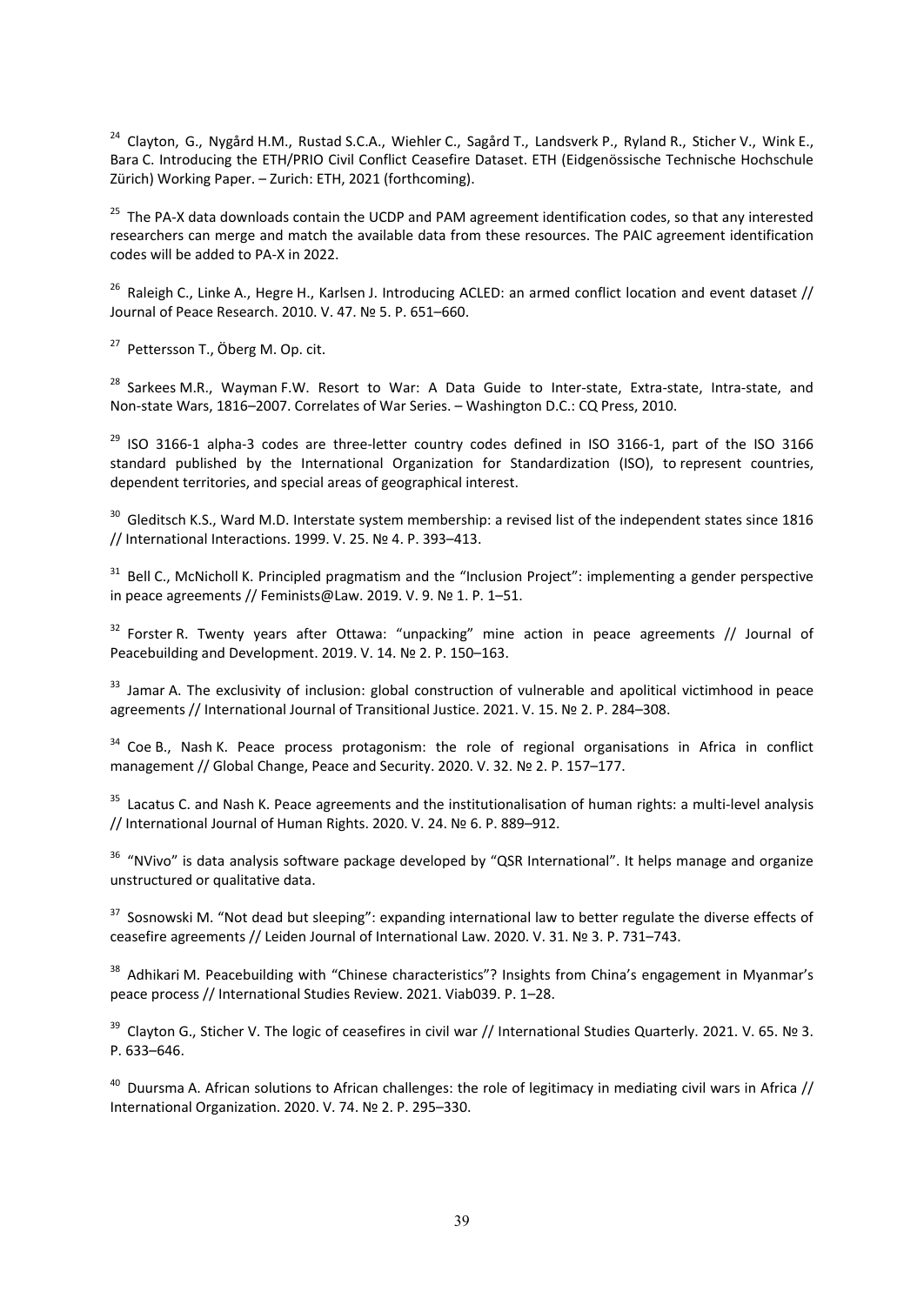$41$  Kapshuk Y. Conceptual ambiguity in coding the categories of peace agreement and peace process // Peace Economics, Peace Science, and Public Policy. 2021. V. 27. № 1. P. 3–27.

 $42$  Allison et al. Op. cit. The tracker is publicly available and can be accessed at: Ceasefires in a time of COVID-19 // Peace Agreements Database. URL: https://pax.peaceagreements.org/static/covid19ceasefires (accessed 07.11.2021).

 $^{43}$  Clayton, G., Nygård H.M., Rustad S.C.A., Wiehler C. et al. Op. cit.

<sup>44</sup> Mallinder L. Amnesty, Human Rights and Political Transitions: Bridging the Peace and Justice Divide. -Oxford: Hart Publishing, 2008; Mallinder L. Amnesties and Inclusive Political Settlements. PA-X Report. Transitional Justice Series. – Edinburgh: University of Edinburgh, 2018. URL: https://www.politicalsettlements. org/wp-content/uploads/2018/12/2018 Mallinder Amnesties-Report.pdf (accessed 07.11.2021). The database is publicly available at: Amnesties, Conflict and Peace Agreement (ACPA) dataset // Peace Agreements Database. URL: https://www.peaceagreements.org/ amnesties (accessed 07.11.2021).

<sup>45</sup> Gleditsch K.S., Metternich N.W., Ruggeri A. Data and progress in peace and conflict research // Journal of Peace Research. 2014. V. 51. № 2. P. 301–314.

<sup>46</sup> Lutmar C., Terris L.G. Introducing a new dataset on leadership change in rebel groups, 1946–2010 // Journal of Peace Research. 2019. V. 56. № 2. P. 306–315; Otto S., Scharpf A., Gohdes A.R. Capturing group alignments: introducing the Government and Armed Actors Relations Dataset (GAARD) // Research and Politics. 2020. V. 7. № 4. P. 1–8; Cohen D.K., Nordås R. Sexual violence in armed conflict: introducing the SVAC dataset, 1989–2009 // Journal of Peace Research. 2014. V. 51. № 3. P. 418–428.

<sup>47</sup> Sundberg R., Melander E. Introducing the UCDP Georeferenced Event Dataset // Journal of Peace Research. 2013. V. 50. № 4. P. 523–532; Croicu M., Sundberg R. UCDP GED Codebook Version 4.0. – Uppsala: Uppsala University, 2015.

<sup>48</sup> Clayton G., Nygård H.M., Rustad S.C.A., Wiehler C. et al. Op. cit.

#### **BIBLIOGRAPHY**

- Adhikari M. (2021). Peacebuilding with "Chinese characteristics"? Insights from China's engagement in Myanmar's peace process. *International Studies Review*. Viab039. P. 1–28. DOI: 10.1093/isr/viab039.
- Allison J., Badanjak S., Bach B., Bell C., Bhattacharya D., Knaussel F., and Wise L. (2021). An interactive tracker for ceasefires in the time of COVID-19. *The Lancet Infectious Diseases*. V. 21. No. 6. P. 764–765. DOI: 10.1016/S1473-3099(20)30932-4.
- Bell C. (2008). *On the Law of Peace: Peace Agreements and the Lex Pacificatoria*. Oxford: Oxford University Press. 200 p. DOI: 10.1093/acprof:oso/9780199226832.001.0001.
- Bell C., Adhikari M., Badanjak S., Beaujouan J., Distrotti M., Epple T., Forster R., Wilson R., and Wise L. (2021). *PA-X Local Peace Agreements Database and Dataset. Version 1.* Edinburgh: Political Settlements Research Programme, University of Edinburgh. 22 p.
- URL: https://www.peaceagreements.org/files/PAX\_Local\_codebook.pdf (accessed 07.11.2021). Bell C. and Badanjak S. (2019). Introducing PA-X: a new peace agreement database and dataset. *Journal of Peace Research*. V. 56. No. 3. P. 452–466. DOI: 10.1177/0022343318819123.
- Bell C., Badanjak S., Beaujouan J., Forster R., Epple T., Jamar A., McNicholl K., Molloy S., Nash K., Pospisil J., Wilson R., and Wise L. (2020). *PA-X Codebook: Women, Girls, and Gender. Version 4.* Edinburgh: Political Settlements Research Programme, University of Edinburgh. 11 p. URL: https://www.peaceagreements.org/files/WGG\_codebook\_June2020.pdf (accessed 07.11.2021).
- Bell C., Badanjak S., Beaujouan J., Epple T., Forster R., Jama A., Molloy S., McNicholl K., Nash K., Pospisil J., Wilson R., and Wise L. (2021). *PA-X Peace Agreements Database and Dataset, Version 5*. Edinburgh: Political Settlements Research Programme, University of Edinburgh.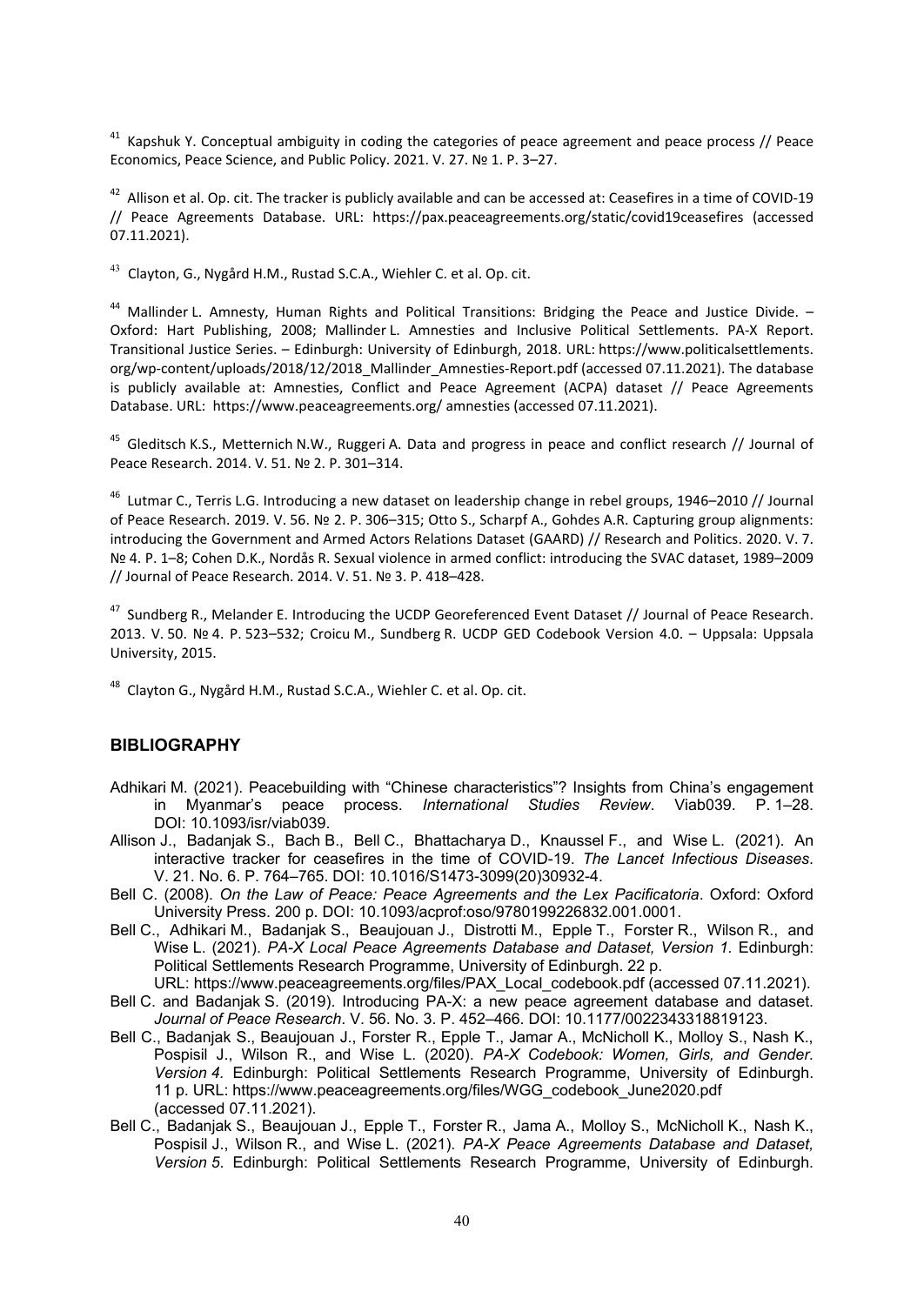71 p. URL: https://www.peaceagreements.org/files/PA-X\_codebook\_Version5.pdf (accessed 07.11.2021).

- Bell C. and McNicholl K. (2019). Principled pragmatism and the "Inclusion Project": implementing a gender perspective in peace agreements // *Feminists@Law*. 2019. V. 9. No.1. P. 1–51. DOI: 10.22024/UniKent/03/fal.742.
- Clayton G., Nygård H.M., Rustad S.C.A., Wiehler C., Sagård T., Landsverk P., Ryland R., Sticher V., Wink E., and Bara C. (2021). *Introducing the ETH/PRIO Civil Conflict Ceasefire Dataset*. ETH ([Eidgenössische Technische Hochschule Zürich](http://www.ethz.ch/)) Working Paper. Zurich: ETH. Forthcoming.
- Clayton G. and Sticher V. (2021). The logic of ceasefires in civil war. *International Studies Quarterly*. 2021. V. 65. No. 3. P. 633–646. DOI: 10.1093/isq/sqab026.
- Cohen D.K. and Nordås R. (2014). Sexual violence in armed conflict: Introducing the SVAC dataset, 1989–2009. *Journal of Peace Research*. 2014. V. 51. No. 3. P. 418–428. DOI: 10.1177/0022343314523028.
- Coe B. and Nash K. (2020). Peace process protagonism: the role of regional organisations in Africa in conflict management. *Global Change, Peace and Security*. V. 32. No. 2. P. 157–177. DOI: 10.1080/14781158.2020.1777094.
- Croicu M. and Sundberg R. (2015). *UCDP GED Codebook Version 4.0*. Uppsala: Uppsala University. 39 p.
- Duursma A. (2020). African solutions to African challenges: the role of legitimacy in mediating civil wars in Africa. *International Organization*. V. 74. No. 2. P. 295–330. DOI: 10.1017/s0020818320000041.
- Fontana G., Kartsonaki A., Neudorfer N.S., Walsh D., Wolff S., and Yakinthou C. (2020). The dataset of Political Agreements in Internal Conflicts (PAIC). *Conflict Management and Peace Science*. V. 38. No. 3. P. 338–364. DOI: 10.1177/0738894220944123.
- Forster R. (2019). Twenty years after Ottawa: "unpacking" mine action in peace agreements. *Journal of Peacebuilding and Development*. 2019. V. 14. No. 2. P. 150–163. DOI: 10.1177/1542316619846826.
- Gleditsch K.S., Metternich N.W., and Ruggeri A. (2014). Data and progress in peace and conflict research. *Journal of Peace Research*. V. 51*.* No. 2. P. 301–314. URL: 10.1177/0022343313496803.
- Gleditsch K.S. and Ward M.D. (1999). Interstate system membership: a revised list of the independent states since 1816. *International Interactions*. V. *25.* No. 4. P. 393–413.
- Havens L., Pschetz L., Bell C., Bao M., and Bach B. (2019). PaxVis: visualizing peace agreements. *CHI EA '19: Extended Abstracts of the 2019 CHI Conference on Human Factors in Computing Systems*. May 2019. Paper no. LBW0268. P. 1–6. DOI: 10.1145/3290607.3313070.
- Högbladh S. (2012). Peace agreements 1975–2011: Updating the UCDP Peace Agreement Dataset // *States in Armed Conflict 2011*. Department of Peace and Conflict Research Report no. 99. Eds. Th.Pettersson and L.Themnér. Uppsala: Uppsala University. P. 39–56.
- Jamar A. (2021). The exclusivity of inclusion: global construction of vulnerable and apolitical victimhood in peace agreements. *International Journal of Transitional Justice*. V. 15. No. 2. P. 284–308. DOI: 10.1093/ijtj/ijab014.
- Joshi M., Quinn J.M., and Regan P.M. (2015). Annualized implementation data on comprehensive intrastate peace accords, 1989–2012. *Journal of Peace Research*. V. 52. No. 4. P. 551–562. DOI: 10.1177/0022343314567486.
- Kapshuk Y. (2021). Conceptual ambiguity in coding the categories of peace agreement and peace process. *Peace Economics, Peace Science, and Public Policy*. V. 27. No. 1. P. 3–27. DOI: 10.1515/peps-2020-0003.
- Lacatus C. and Nash K. (2020). Peace agreements and the institutionalisation of human rights: a multi-level analysis. *International Journal of Human Rights*. V. 24. No. 6. P. 889–912. DOI: 10.1080/13642987.2019.1690467.

(2021) *Language of Peace Database*. URL: https://www.languageofpeace.org (accessed 06.11.2021).

Lutmar C. and Terris L.G. (2019). Introducing a new dataset on leadership change in rebel groups, 1946–2010. *Journal of Peace Research*. V. *56.* No. 2. P. 306–315. DOI: 10.1177/0022343318802979.

Mallinder L. (2018). *Amnesties and Inclusive Political Settlements*. PA-X Report. Transitional Justice Series. Edinburgh: University of Edinburgh. 79 p. URL: https://www.politicalsettlements.org/wpcontent/uploads/2018/12/2018\_Mallinder\_Amnesties-Report.pdf (accessed 07.11.2021).